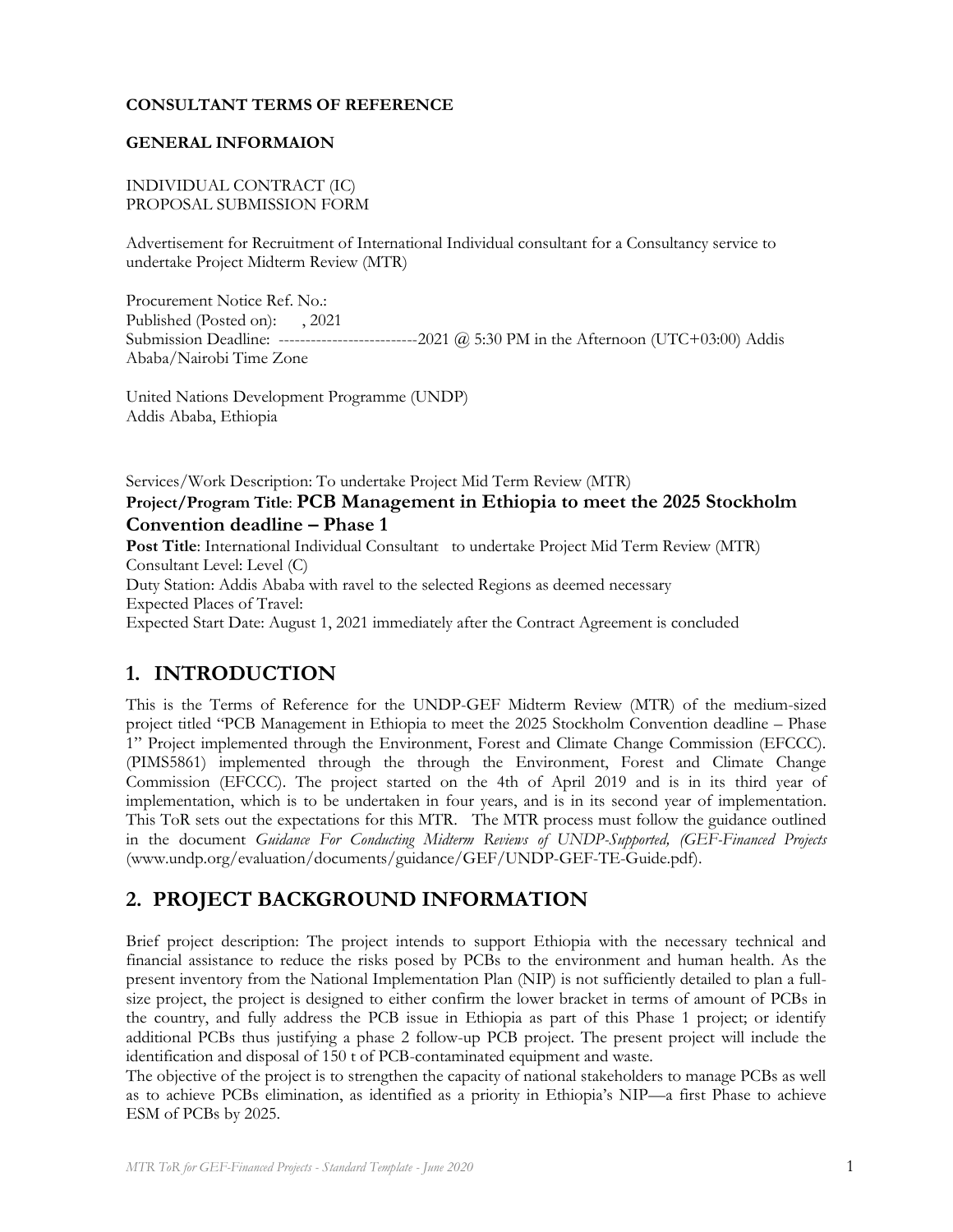The project will be implemented in partnership with the relevant institutional and industrial stakeholders, i.e. the Environment, Forests and Climate Change Commission (EFCCC), Ethiopian Electric Power (EEP), Ethiopian Electric Utility (EEU), Metals and Engineering Corporation (METEC), and other holders of PCB-containing equipment. The project will ensure that an adequate level of sustained capacity for the sound management of PCBs would have been built for the management of any further such hazardous waste identified after the project's closure.

The project will consist of the following four components which are:

1. Strengthening of legal frameworks, administrative processes and technical preparedness for the sound management of PCBs in Ethiopia

2. Strengthening national capacity for PCB management throughout the lifecycle

3. ESM of PCBs liquids and equipment in use or out of service

4. Monitoring, evaluation, and replication

The description of the project by component, outcome, and output is presented below-

Component 1: Strengthening of legal frameworks, administrative processes and technical preparedness for the sound management of PCBs in Ethiopia

This component will support Ethiopia to conduct a comprehensive assessment of the national and institutional legal framework, key stakeholders, and gaps and overlaps, and to prioritize needs. After the comprehensive review and assessment, a decision will be made to draft new legislation specifically on PCBs or to strengthen the existing ones with inclusion of PCB-specific provisions. The assessment will also address institutional capacity and arrangements for the management of PCB, and gaps and overlaps will be identified and addressed through consultation and coordination processes. In addition to the legal instruments to be put in place for PCB management and disposal, a national PCB tracking system to prevent illegal importation of equipment likely to contain PCBs will be developed. This will involve periodic technical visits to the PCB holders, which will provide technical support and advice to purchase PCB-free transformers, capacitors, and related equipment; and preventing exports of suspected PCBcontaining transformers. As part of the actions to prevent PCB-related accidents, the current chemical response procedures and mechanisms will be strengthened and piloted.

Internal guidelines and procedures targeted for utility companies and step-by-step approaches for those working with equipment and oil likely to contain PCBs will be developed and training provided for all the affected workers. The utility companies will be requested to sign off on these guidelines and procedures to confirm their commitment.

Component 2: Review and strengthening of national capacity for PCB management throughout the lifecycle

This component will support Ethiopia to review and strengthen data collection and management capacity, as well as to develop detailed PCB management plans at the facility level. A comprehensive PCB training programme will take place, covering PCB inventories, analysis, prioritization, and development of management plans.

The inventory database will also provide a platform for characterization of PCB waste streams. This characterization will then facilitate a feasibility study of using cost effective, technologically robust, and available technologies to promote environmentally sound management and disposal of PCBs. About 33,000 pieces of transformers and capacitors will be inventoried covering all 10 regions of Ethiopia. The outcomes of the feasibility study will form a basis for the development of PCB management plans.

Furthermore, this component will result in improved generation/collection of data, information, and monitoring of PCBs providing solid support to sound decision-making and planning process for ESM of PCBs. Comprehensive guidance on operation and maintenance of PCB-contaminated equipment, identification and labelling procedures, handling, transportation, temporary storage, and disposal will be developed.

Additionally, a national PCB management plan will be developed and tested at the national and facility levels. The national PCB tracking system will also be tested. Training will be provided at the beginning of the implementation of each activity.

Under this component, an awareness raising strategy will also be developed, awareness materials such as brochures, project cards, meeting banners and posters, for different target groups, will be developed and disseminated at the different levels – communities, technicians and policy-makers. Media briefing events both at mid-level managers (facility managers) and high-level (ministers, members of parliament and chief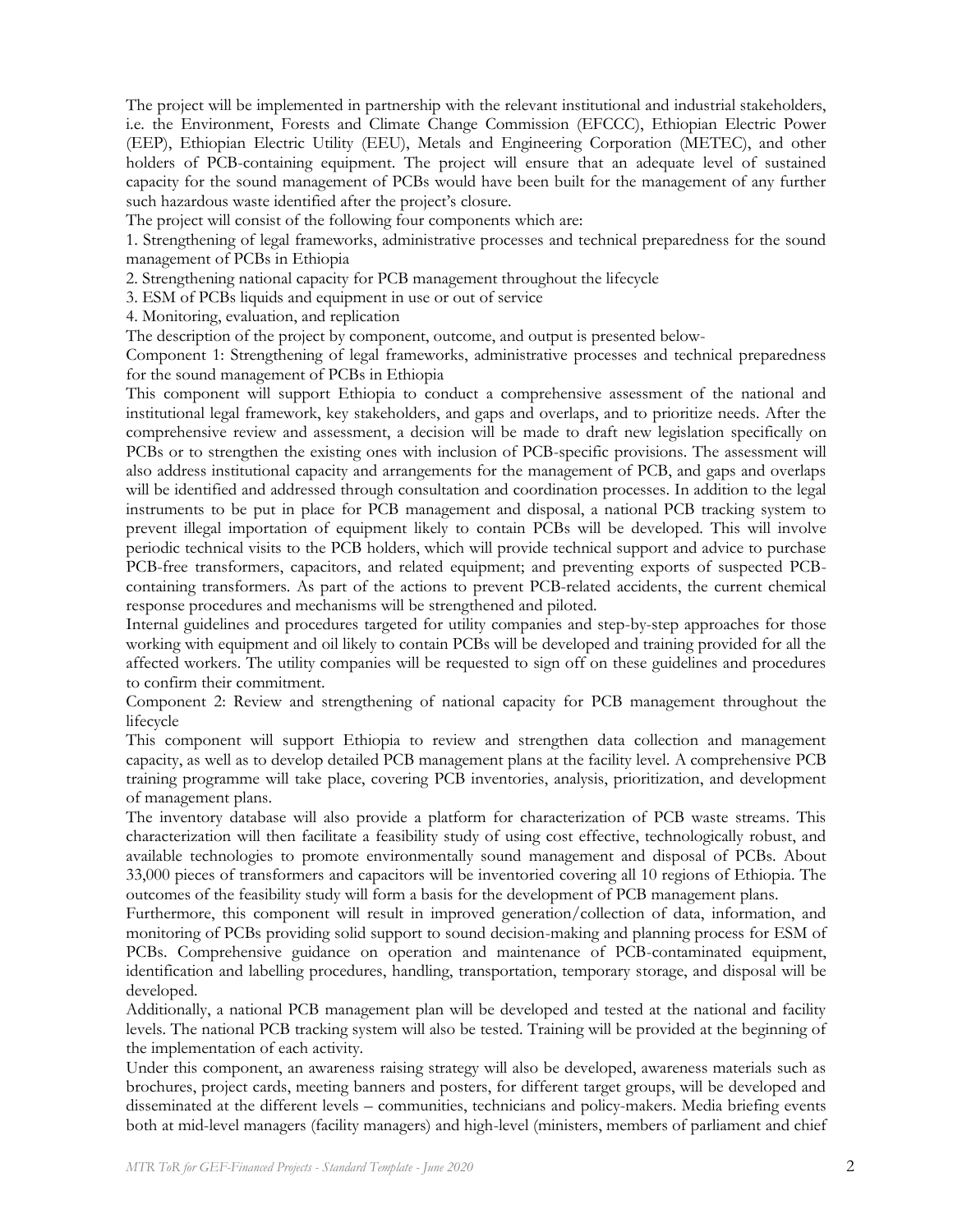executives) will be planned and executed. Furthermore, local communities will have access to awareness raising materials in their own local languages and trainings for the community leaders will be organized. All these efforts will be geared towards ensuring that there is better understanding of the problem and ensure protection of the population and the environment from adverse effects of PCBs. The awareness raising will also contribute to generating political support for the project.

Component 3: ESM of PCBs liquids and equipment in use or out of service

This component will minimize and to a greater degree eliminate the risk of adverse effects of PCBs in the population and the environment. The database information will provide the required information to characterize the PCB waste streams and concentrations in the various matrices where PCBs are found. PCB-containing transformers and capacitors will be collected and transported to four central temporary storage facilities. Based on waste characterization outcomes, management and disposal options will be evaluated. The project will establish priorities according to the conditions of the PCB stocks and to the location. In that sense, the PCB management plans, developed in the previous project component, will guide facilities in their maintenance and disposal operations. The evaluation of disposal options will take into account the levels of PCB concentrations and the condition of the equipment. To reduce costs, a dechlorination approach will be explored. For example, the treatment or disposal of contaminated transformers which are relatively new and in good working order might only require a dechlorination approach – whereas old, defective and highly contaminated transformers in low- or high-risk areas might require a different approach. These types of transformers and capacitors will be considered for dismantling at licensed facilities and will be incinerated with PCB oil at an incineration facility meeting international standards as defined by the Stockholm Convention. More importantly, the national PCB management team will decide on the PCB thresholds using internationally acceptable approaches and characterize the risk categories. The final decisions for treatment or disposal include several options. For example, incineration in cement kilns (if practical), or export for destruction. The process for evaluating these options will be robust and will include considerations such as: condition of the equipment, convention requirements, PCB concentrations in the waste streams, and local conditions.

Furthermore, under this component, selected locations designated to serve as sites for PCB temporary storage facilities will be environmentally- and human-risk assessed. Management plans including emergency response plans for each temporary facility will be developed and implemented for each site. 150 metric tonnes of PCB oil transformer carcasses, capacitors, and contaminated soils are expected to be shipped out of the country and disposed of through high temperature incineration (standards, licensing scheme, and licensed facilities to incinerate PCBs are currently not available in Ethiopia.). The estimation of 150 metric tonnes of PCB oil transformer carcasses, capacitors and contaminated soils is based on the preliminary NIP data, the 33,000 transformers in the country, and the trends from other countries of similar nature, based on the experience of UNITAR in other countries. The precise figure will be confirmed during project implementation.

Based on other experiences from the region, the total cost of PCB disposal including transportation is in the range of USD 3,500-4,500 per ton. Factors that impact the cost include location of the port of exit, composition of PCB waste, inland transportation, and distance from the origin of PCB waste (Ethiopia) to the final destination. Djibouti will be the port of exit for the Ethiopian PCB materials; Djibouti has been a point of transit for other hazardous waste exports for disposal operations in the past. This possibility was confirmed by a representative of Djibouti, provided that necessary support documentation as per the Basel and Stockholm Conventions are provided to the competent authority in Djibouti.

Training (both theoretical and practical) will be conducted before the commencement of each activity planned under this component.

Considering the training required and the potential additional costs linked to the fact that Ethiopia is a landlocked country, which can make the operations more complex and costly, a total cost of USD 900,000 for 150 tonnes has been estimated for this component, which corresponds to USD 6,000 per tonne. This is a reasonable estimate of the expected overall costs for this disposal operation and the required necessary preparation for it. Moreover, as the project will enable the development of a comprehensive foundation for PCB management (which can also be applied to other POPs and chemicals management), subsequent projects, such as a phase 2 PCB project (which will not require foundational activities), will be implementable at greatly reduced costs compared to other PCB projects. Component 4: Monitoring, evaluation and replication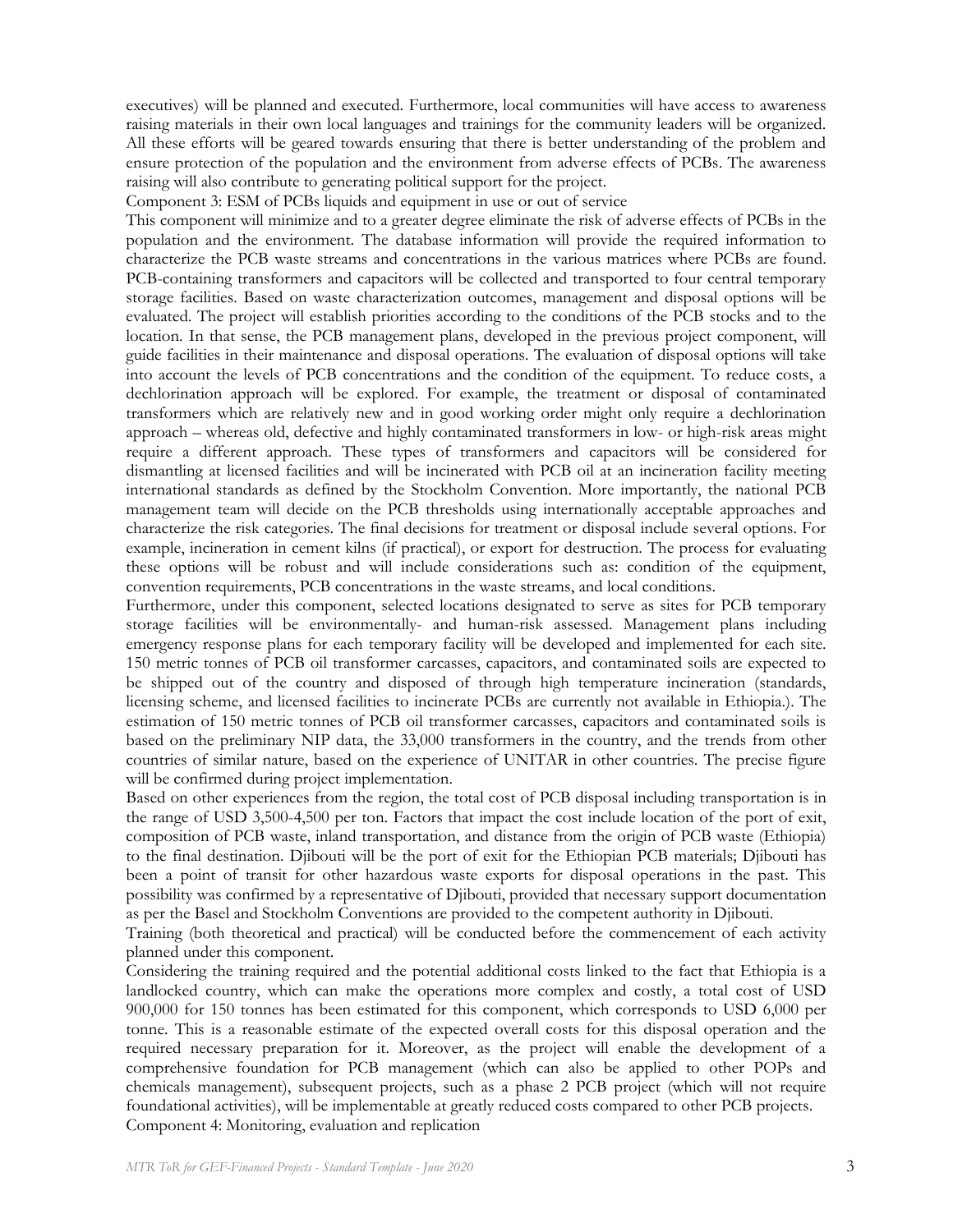Under this component, an internal project monitoring and evaluation (M&E) team will be constituted. The M&E team will regularly provide quarterly reports on project performance, stakeholders' views on project impacts, and recommendations for improvements. Yearly lessons-learned reports will be prepared and disseminated. Lessons learnt and case study reports for each demonstration project (e.g. upgrading temporary storage sites) will be prepared for each project milestone, endorsed by national stakeholders, and shared internally and externally with other project countries such as Kenya and others, where similar projects are envisaged, and generally with countries implementing PCB management projects. Best practices for introduction of ESM will be identified, documented, and disseminated to participants, other stakeholders and Parties of the Stockholm Convention. The national project website will be developed for engagement, sharing good practices, guidance/tools, and experience. End-of-project publications will be prepared and disseminated.

At the end of its lifetime, the project is anticipated to dispose or treat at least 150 tonnes of equipment containing PCB (in pure and contaminated forms).

The project budget consisted of USD 1,990,000 of GEF grant funding, USD 150,000 of UNDP TRAC resources, which total of USD 2,140,000 and co-financing (in kind), from the Government of Ethiopia (EFCCC, EEP, EEU and Ethio-Group Engineering) of total USD 8,200,000.

The project has been in implementation all the ten (including the newly formed region) regional states and two City Administrations using the regional Environment, Forest and Climate Change bureaus as focal points for the project at region level. The project is implemented by the Environment, Forest and Climate Change Commission (EFCCC) in partnership with Ethiopia Electric Utility (EEU), Ethiopia Electric power (EEP) and Ethio- Engineering Group. The project has a project office at EFCCC under the Compliance Monitoring and Compliance Directorate General, the Director being the National Project coordinate, with a Project Manager. The project also has a steering committee comprised of Deputy Commissioner of the EFCCC, Ministry of Finance, EEU, EEP, Ethiopia Public health Institute (EPHI), Chemical and Cement Input Industrial Development Institute and UNDP. The steering committee supervises the overall implementation and puts Directions on issues concerning the implementation of the project. The project office reports physical and financial performance report to the EFCCC and UNDP; and UNDP reports to the donor, GEF, following its reporting requirements.

# **3. MTR PURPOSE**

The MTR will assess progress towards the achievement of the project objectives and outcomes as specified in the Project Document, and assess early signs of project success or failure with the goal of identifying the necessary changes to be made in order to set the project on-track to achieve its intended results. The MTR will also review the project's strategy and its risks to sustainability.

MTR are very instrumental to assess the project progress so far and check whether the project is on Track or need adjustments. This exercise result is very instrumental for the donor, UNDP, Project Management Unit and implementing partner (Environment, Forest, and Climate Change Commission). Moreover, the timing of the MTR review fits with UNDP Ethiopia Country office evaluation time table. Accordingly, the office will benefit from its result to assess its quality assurance responsibility.

# **4. MTR APPROACH & METHODOLOGY**

The MTR report must provide evidence-based information that is credible, reliable and useful.

The MTR team will review all relevant sources of information including documents prepared during the preparation phase (i.e. PIF, UNDP Initiation Plan, UNDP Social and Environmental Screening Procedure/SESP) the Project Document, project reports including annual PIRs, project budget revisions, lesson learned reports, national strategic and legal documents, and any other materials that the team considers useful for this evidence-based evaluation. The MTR team will review the baseline and midterm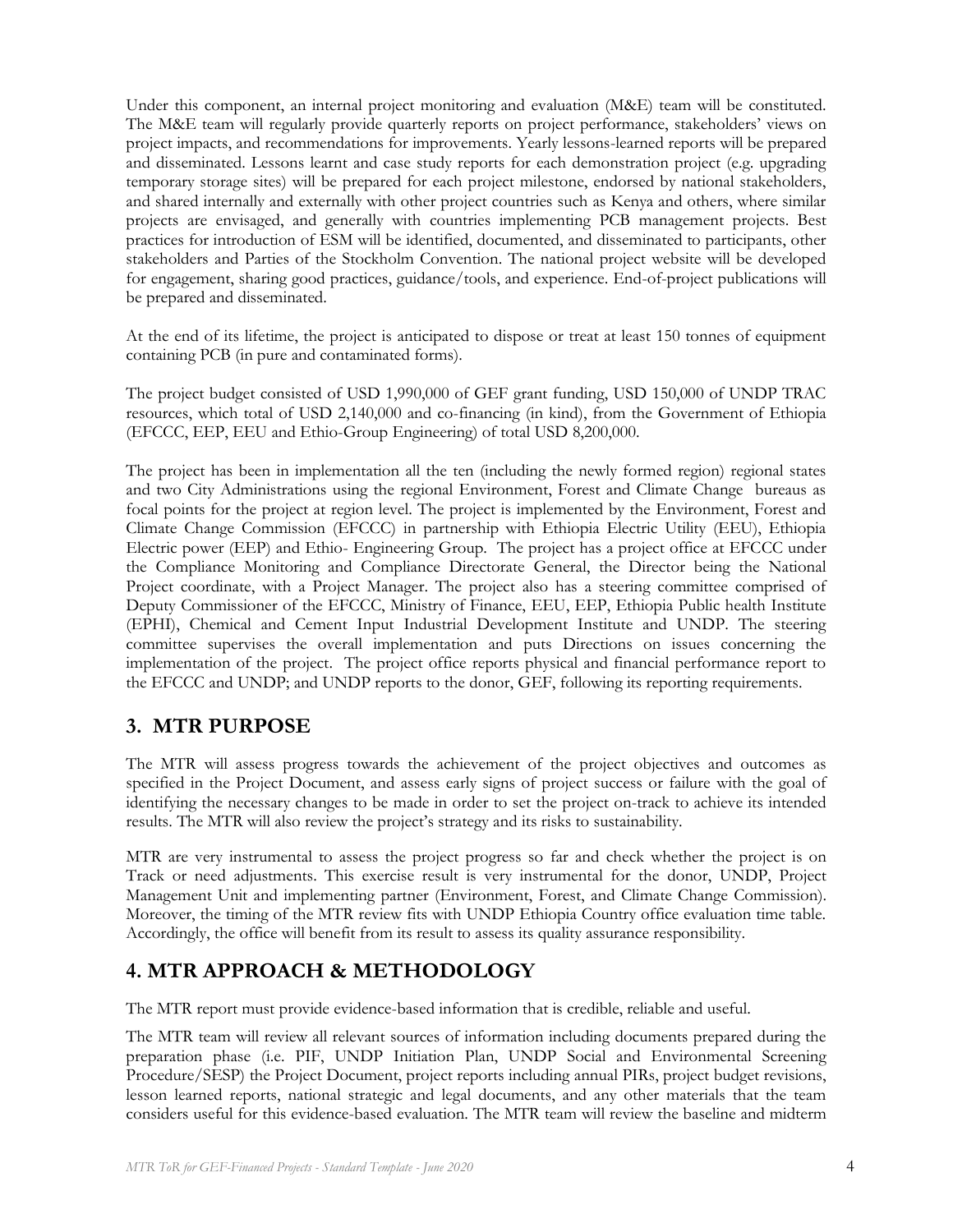GEF focal area Core Indicators/Tracking Tools submitted to the GEF at the CEO endorsement and midterm stages and the terminal Core Indicators/Tracking Tools that must be completed before the MTR field mission begins.

The MTR team is expected to follow a participatory and consultative approach ensuring close engagement with the Project Team, government counterparts (the GEF Operational Focal Point), Implementing Partners, the UNDP Country Office(s), the Regional Technical Advisor, direct beneficiaries and other stakeholders.

Engagement of stakeholders is vital to a successful MTR. Stakeholder involvement should include interviews with stakeholders who have project responsibilities, including but not limited to Ethiopian Electric Utility (EEU), Ethiopian Electric Power (EEP), Ethio-Engineering Group, Ethiopian Conformity Assessment Enterprise (ECAE); executing agencies, senior officials and task team/component leaders, key experts and consultants in the subject area, Project Board, project beneficiaries, academia, local government and CSOs, etc.

The specific design and methodology for the MTE should emerge from consultations between the MTR team and the above-mentioned parties regarding what is appropriate and feasible for meeting the MTR purpose and objectives and answering the evaluation questions, given limitations of budget, time and data. The MTR team must use gender-responsive methodologies and tools and ensure that gender equality and women's empowerment, as well as other cross-cutting issues and SDGs are incorporated into the MTR report.

The final methodological approach including interview schedule, field visits and data to be used in the evaluation must be clearly outlined in the MTR Inception Report and be fully discussed and agreed between UNDP, stakeholders and the MTR team.

The final report must describe the full MTE approach taken and the rationale for the approach making explicit the underlying assumptions, challenges, strengths and weaknesses about the methods and approach of the evaluation.

As of 11 March 2020, the World Health Organization (WHO) declared COVID-19 a global pandemic as the new coronavirus rapidly spread to all regions of the world. Following the declaration by WHO and considering their local situations, countries has been restricting overseas travel since and Ethiopia has also been setting different requirements for travel including negative test results and quarantine for 7-14 days. Nowadays travel restrictions are getting lose, however, if it is not possible to travel to or within the country for the TE mission then the TE team should develop a methodology that takes this into account the conduct of the TE virtually and remotely, including the use of remote interview methods and extended desk reviews, data analysis, surveys, and evaluation questionnaires. This should be detailed in the TE Inception Report and agreed with the Commissioning Unit.

If all or part of the TE is to be carried out virtually then consideration should be taken for stakeholder availability, ability, or willingness to be interviewed remotely. In addition, their accessibility to the internet/computer may be an issue as many government and national counterparts may be working from home. These limitations must be reflected in the final TE report.

If a data collection/field mission is not possible then remote interviews may be undertaken through telephone or online (skype, zoom etc.). International consultants can work remotely with national evaluator support in the field if it is safe for them to operate and travel. No stakeholders, consultants or UNDP staff should be put in harm's way and safety is the key priority.

A short validation mission may be considered if it is confirmed to be safe for staff, consultants, stakeholders and if such a mission is possible within the TE schedule. Equally, qualified, and independent national consultants can be hired to undertake the TE and interviews in country as long as it is safe to do so.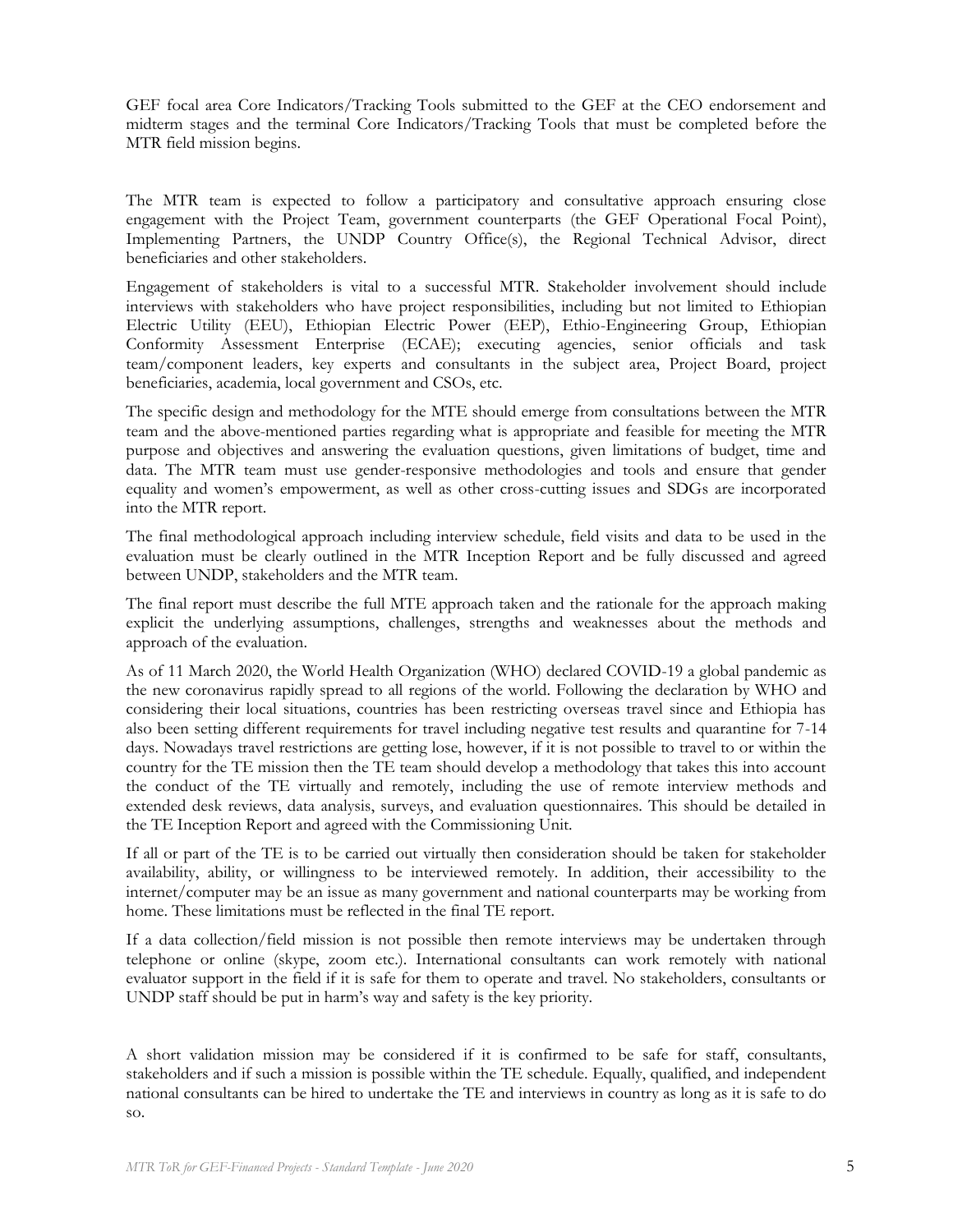# **5. DETAILED SCOPE OF THE MTR**

The MTR team will assess the following four categories of project progress. See the *Guidance For Conducting Midterm Reviews of UNDP-Supported, GEF-Financed Projects* for extended descriptions.

### **i. Project Strategy**

Project design:

- Review the problem addressed by the project and the underlying assumptions. Review the effect of any incorrect assumptions or changes to the context to achieving the project results as outlined in the Project Document.
- Review the relevance of the project strategy and assess whether it provides the most effective route towards expected/intended results. Were lessons from other relevant projects properly incorporated into the project design?
- Review how the project addresses country priorities. Review country ownership. Was the project concept in line with the national sector development priorities and plans of the country (or of participating countries in the case of multi-country projects)?
- Review decision-making processes: were perspectives of those who would be affected by project decisions, those who could affect the outcomes, and those who could contribute information or other resources to the process, taken into account during project design processes?
- Review the extent to which relevant gender issues were raised in the project design. See Annex 9 of *Guidance For Conducting Midterm Reviews of UNDP-Supported, GEF-Financed Projects* for further guidelines.
	- o Were relevant gender issues (e.g. the impact of the project on gender equality in the programme country, involvement of women's groups, engaging women in project activities) raised in the Project Document?
- If there are major areas of concern, recommend areas for improvement.

Results Framework/Logframe:

- Undertake a critical analysis of the project's logframe indicators and targets, assess how "SMART" the midterm and end-of-project targets are (Specific, Measurable, Attainable, Relevant, Time-bound), and suggest specific amendments/revisions to the targets and indicators as necessary.
- Are the project's objectives and outcomes or components clear, practical, and feasible within its time frame?
- Examine if progress so far has led to, or could in the future catalyse beneficial development effects (i.e. income generation, gender equality and women's empowerment, improved governance etc...) that should be included in the project results framework and monitored on an annual basis.
- Ensure broader development and gender aspects of the project are being monitored effectively. Develop and recommend SMART 'development' indicators, including sex-disaggregated indicators and indicators that capture development benefits.

## **ii. Progress Towards Results**

Progress Towards Outcomes Analysis:

Review the logframe indicators against progress made towards the end-of-project targets using the Progress Towards Results Matrix and following the *Guidance For Conducting Midterm Reviews of UNDP-Supported, GEF-Financed Projects*; colour code progress in a "traffic light system" based on the level of progress achieved; assign a rating on progress for each outcome; make recommendations from the areas marked as "Not on target to be achieved" (red).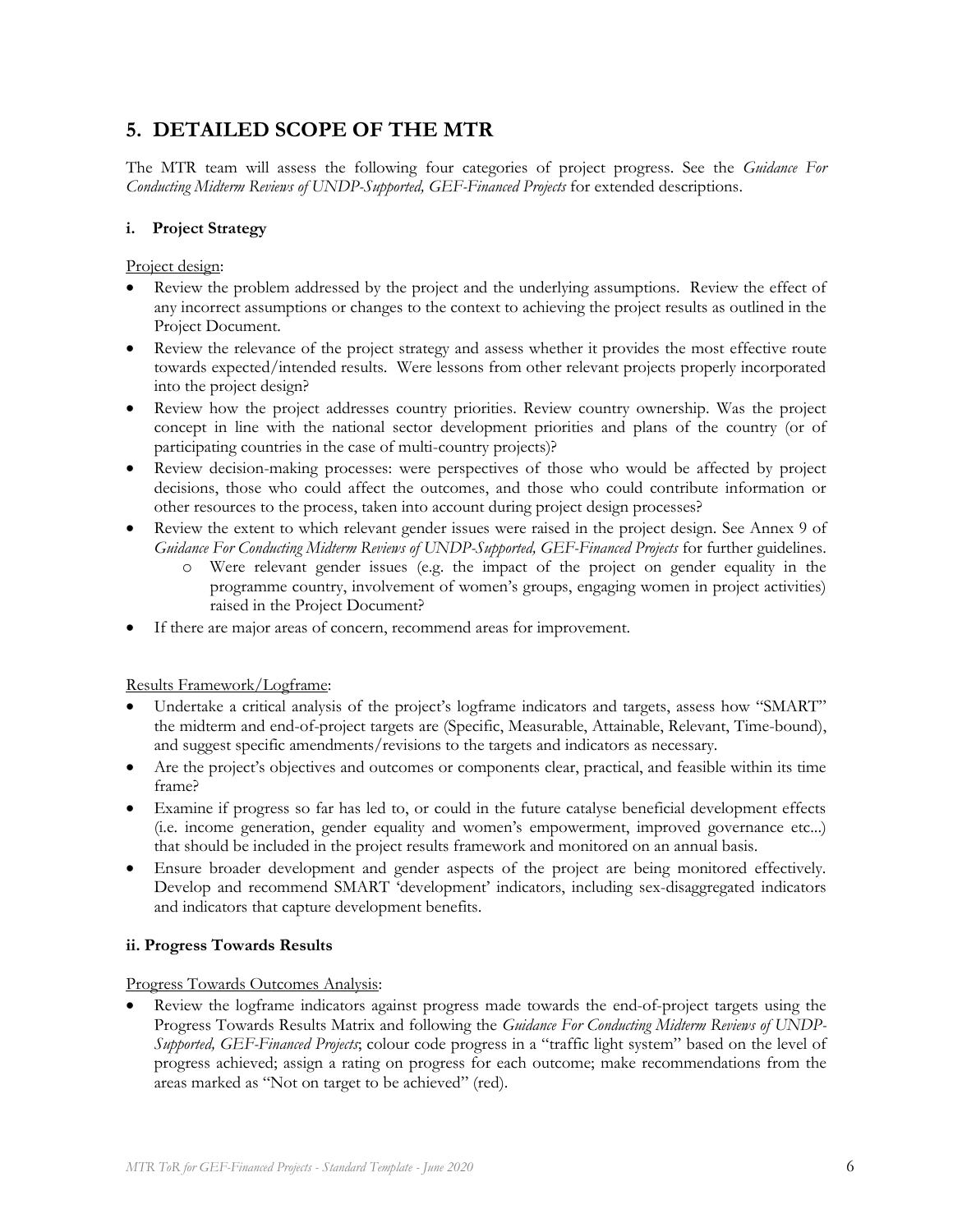| Project<br>Strategy | Indicator <sup>1</sup> | <b>Baseline</b><br>Level <sup>2</sup> | Level in 1st<br>PIR (self-<br>reported) | Midterm<br>Target <sup>3</sup> | End-of-<br>project<br>Target | Midterm<br>Level &<br>Assessment <sup>4</sup> | Achievement<br>Rating <sup>5</sup> | Justification<br>for Rating |
|---------------------|------------------------|---------------------------------------|-----------------------------------------|--------------------------------|------------------------------|-----------------------------------------------|------------------------------------|-----------------------------|
| Objective:          | Indicator (if          |                                       |                                         |                                |                              |                                               |                                    |                             |
|                     | applicable):           |                                       |                                         |                                |                              |                                               |                                    |                             |
| Outcome 1:          | Indicator 1:           |                                       |                                         |                                |                              |                                               |                                    |                             |
|                     | Indicator 2:           |                                       |                                         |                                |                              |                                               |                                    |                             |
| <b>Outcome 2:</b>   | Indicator 3:           |                                       |                                         |                                |                              |                                               |                                    |                             |
|                     | Indicator 4:           |                                       |                                         |                                |                              |                                               |                                    |                             |
|                     | Etc.                   |                                       |                                         |                                |                              |                                               |                                    |                             |
| Etc.                |                        |                                       |                                         |                                |                              |                                               |                                    |                             |

**Table. Progress Towards Results Matrix (Achievement of outcomes against End-of-project Targets)**

### **Indicator Assessment Key**

Green= Achieved Yellow= On target to be achieved Red= Not on target to be achieved

In addition to the progress towards outcomes analysis:

- Compare and analyse the GEF Tracking Tool/Core Indicators at the Baseline with the one completed right before the Midterm Review.
- Identify remaining barriers to achieving the project objective in the remainder of the project.
- By reviewing the aspects of the project that have already been successful, identify ways in which the project can further expand these benefits.

### **iii. Project Implementation and Adaptive Management**

Management Arrangements:

- Review overall effectiveness of project management as outlined in the Project Document. Have changes been made and are they effective? Are responsibilities and reporting lines clear? Is decisionmaking transparent and undertaken in a timely manner? Recommend areas for improvement.
- Review the quality of execution of the Executing Agency/Implementing Partner(s) and recommend areas for improvement.
- Review the quality of support provided by the GEF Partner Agency (UNDP) and recommend areas for improvement.
- Do the Executing Agency/Implementing Partner and/or UNDP and other partners have the capacity to deliver benefits to or involve women? If yes, how?
- What is the gender balance of project staff? What steps have been taken to ensure gender balance in project staff?
- What is the gender balance of the Project Board? What steps have been taken to ensure gender balance in the Project Board?

Work Planning:

- Review any delays in project start-up and implementation, identify the causes and examine if they have been resolved.
- Are work-planning processes results-based? If not, suggest ways to re-orientate work planning to focus on results?
- Examine the use of the project's results framework/logframe as a management tool and review any changes made to it since project start.

<sup>1</sup> Populate with data from the Logframe and scorecards

<sup>2</sup> Populate with data from the Project Document

<sup>3</sup> If available

<sup>4</sup> Colour code this column only

<sup>5</sup> Use the 6 point Progress Towards Results Rating Scale: HS, S, MS, MU, U, HU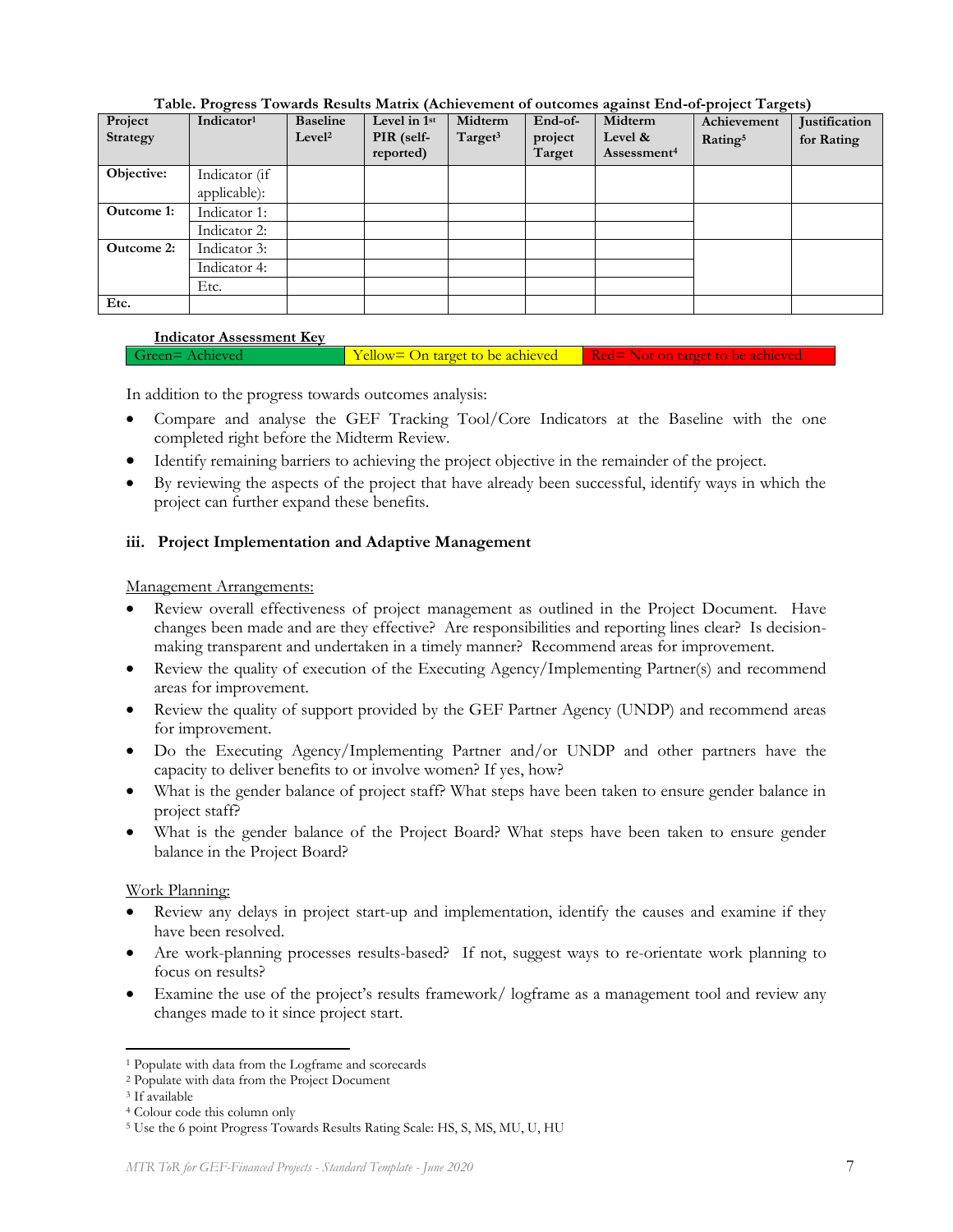Finance and co-finance:

- Consider the financial management of the project, with specific reference to the cost-effectiveness of interventions.
- Review the changes to fund allocations as a result of budget revisions and assess the appropriateness and relevance of such revisions.
- Does the project have the appropriate financial controls, including reporting and planning, that allow management to make informed decisions regarding the budget and allow for timely flow of funds?
- Informed by the co-financing monitoring table to be filled out by the Commissioning Unit and project team, provide commentary on co-financing: is co-financing being used strategically to help the objectives of the project? Is the Project Team meeting with all co-financing partners regularly in order to align financing priorities and annual work plans?

| Sources of<br>$Co-$<br>financing | Name of Co-<br>financer | Type of Co-<br>financing | Co-financing<br>amount<br>confirmed at<br><b>CEO</b><br>Endorsement<br>(US\$) | Actual<br>Amount<br>Contributed at<br>stage of<br>Midterm<br><b>Review (US\$)</b> | Actual % of<br><b>Expected</b><br>Amount |
|----------------------------------|-------------------------|--------------------------|-------------------------------------------------------------------------------|-----------------------------------------------------------------------------------|------------------------------------------|
| Government                       |                         |                          |                                                                               |                                                                                   |                                          |
| Government                       |                         |                          |                                                                               |                                                                                   |                                          |
| Government                       |                         |                          |                                                                               |                                                                                   |                                          |
|                                  |                         |                          |                                                                               |                                                                                   |                                          |
|                                  |                         | <b>TOTAL</b>             |                                                                               |                                                                                   |                                          |

• Include the separate GEF Co-Financing template (filled out by the Commissioning Unit and project team) which categorizes each co-financing amount as 'investment mobilized' or 'recurrent expenditures'. (This template will be annexed as a separate file.)

Project-level Monitoring and Evaluation Systems:

- Review the monitoring tools currently being used: Do they provide the necessary information? Do they involve key partners? Are they aligned or mainstreamed with national systems? Do they use existing information? Are they efficient? Are they cost-effective? Are additional tools required? How could they be made more participatory and inclusive?
- Examine the financial management of the project monitoring and evaluation budget. Are sufficient resources being allocated to monitoring and evaluation? Are these resources being allocated effectively?
- Review the extent to which relevant gender issues were incorporated in monitoring systems. See Annex 9 of *Guidance For Conducting Midterm Reviews of UNDP-Supported, GEF-Financed Projects* for further guidelines.

Stakeholder Engagement:

- Project management: Has the project developed and leveraged the necessary and appropriate partnerships with direct and tangential stakeholders?
- Participation and country-driven processes: Do local and national government stakeholders support the objectives of the project? Do they continue to have an active role in project decision-making that supports efficient and effective project implementation?
- Participation and public awareness: To what extent has stakeholder involvement and public awareness contributed to the progress towards achievement of project objectives?
- How does the project engage women and girls? Is the project likely to have the same positive and/or negative effects on women and men, girls and boys? Identify, if possible, legal, cultural, or religious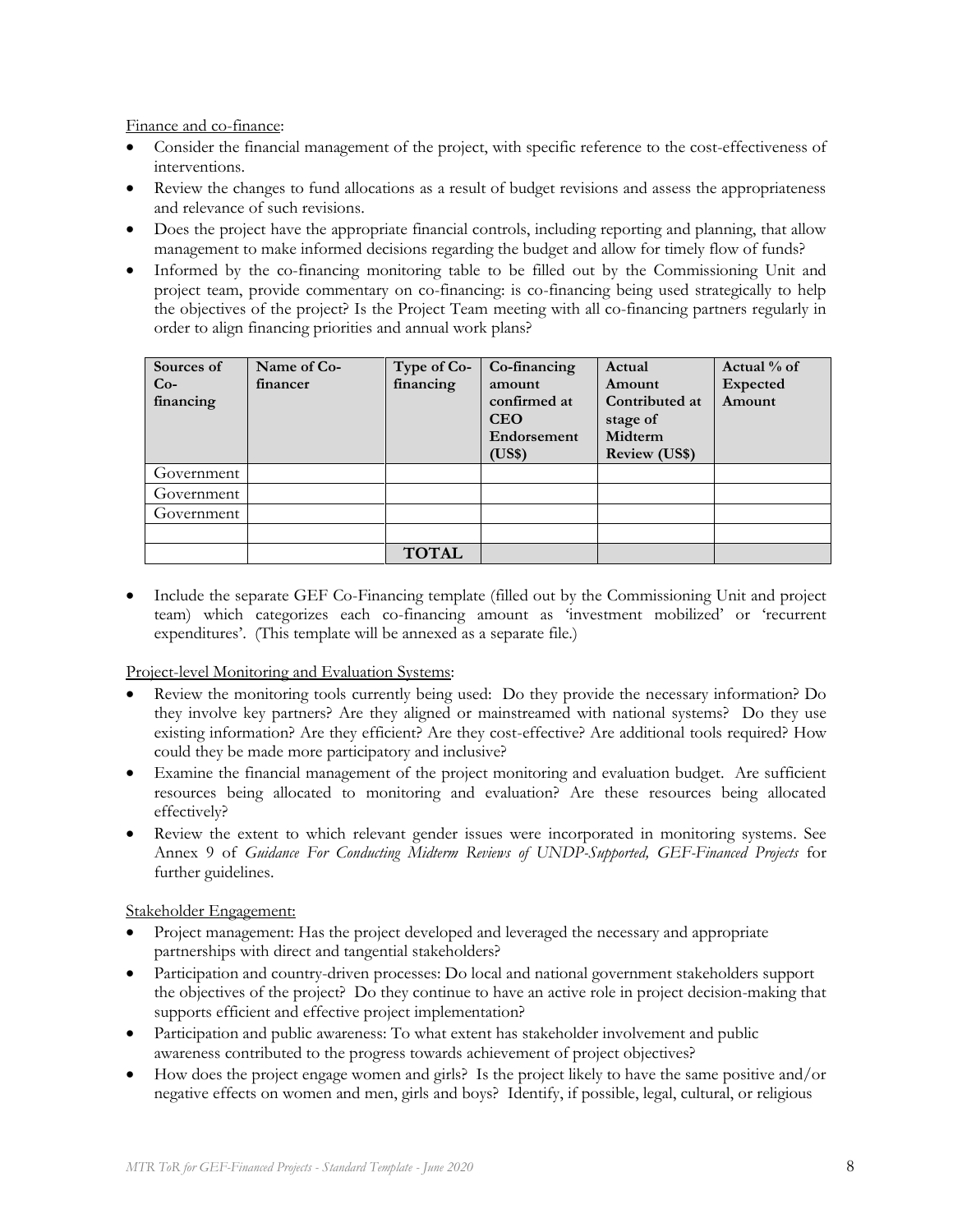constraints on women's participation in the project. What can the project do to enhance its gender benefits?

Social and Environmental Standards (Safeguards)

- Validate the risks identified in the project's most current SESP, and those risks' ratings; are any revisions needed?
- Summarize and assess the revisions made since CEO Endorsement/Approval (if any) to:
	- o The project's overall safeguards risk categorization.
	- o The identified types of risks<sup>6</sup> (in the SESP).
	- o The individual risk ratings (in the SESP) .
- Describe and assess progress made in the implementation of the project's social and environmental management measures as outlined in the SESP submitted at CEO Endorsement/Approval (and prepared during implementation, if any), including any revisions to those measures. Such management measures might include Environmental and Social Management Plans (ESMPs) or other management plans, though can also include aspects of a project's design; refer to Question 6 in the SESP template for a summary of the identified management measures.

A given project should be assessed against the version of UNDP's safeguards policy that was in effect at the time of the project's approval.

#### Reporting:

- Assess how adaptive management changes have been reported by the project management and shared with the Project Board.
- Assess how well the Project Team and partners undertake and fulfil GEF reporting requirements (i.e. how have they addressed poorly-rated PIRs, if applicable?)
- Assess how lessons derived from the adaptive management process have been documented, shared with key partners and internalized by partners.

#### Communications & Knowledge Management:

- Review internal project communication with stakeholders: Is communication regular and effective? Are there key stakeholders left out of communication? Are there feedback mechanisms when communication is received? Does this communication with stakeholders contribute to their awareness of project outcomes and activities and investment in the sustainability of project results?
- Review external project communication: Are proper means of communication established or being established to express the project progress and intended impact to the public (is there a web presence, for example? Or did the project implement appropriate outreach and public awareness campaigns?)
- For reporting purposes, write one half-page paragraph that summarizes the project's progress towards results in terms of contribution to sustainable development benefits, as well as global environmental benefits.
- List knowledge activities/products developed (based on knowledge management approach approved at CEO Endorsement/Approval).

#### **iv. Sustainability**

 $\mathsf{l}$ 

<sup>6</sup> Risks are to be labeled with both the UNDP SES Principles and Standards, and the GEF's "types of risks and potential impacts": Climate Change and Disaster; Disadvantaged or Vulnerable Individuals or Groups; Disability Inclusion; Adverse Gender-Related impact, including Gender-based Violence and Sexual Exploitation; Biodiversity Conservation and the Sustainable Management of Living Natural Resources; Restrictions on Land Use and Involuntary Resettlement; Indigenous Peoples; Cultural Heritage; Resource Efficiency and Pollution Prevention; Labor and Working Conditions; Community Health, Safety and Security.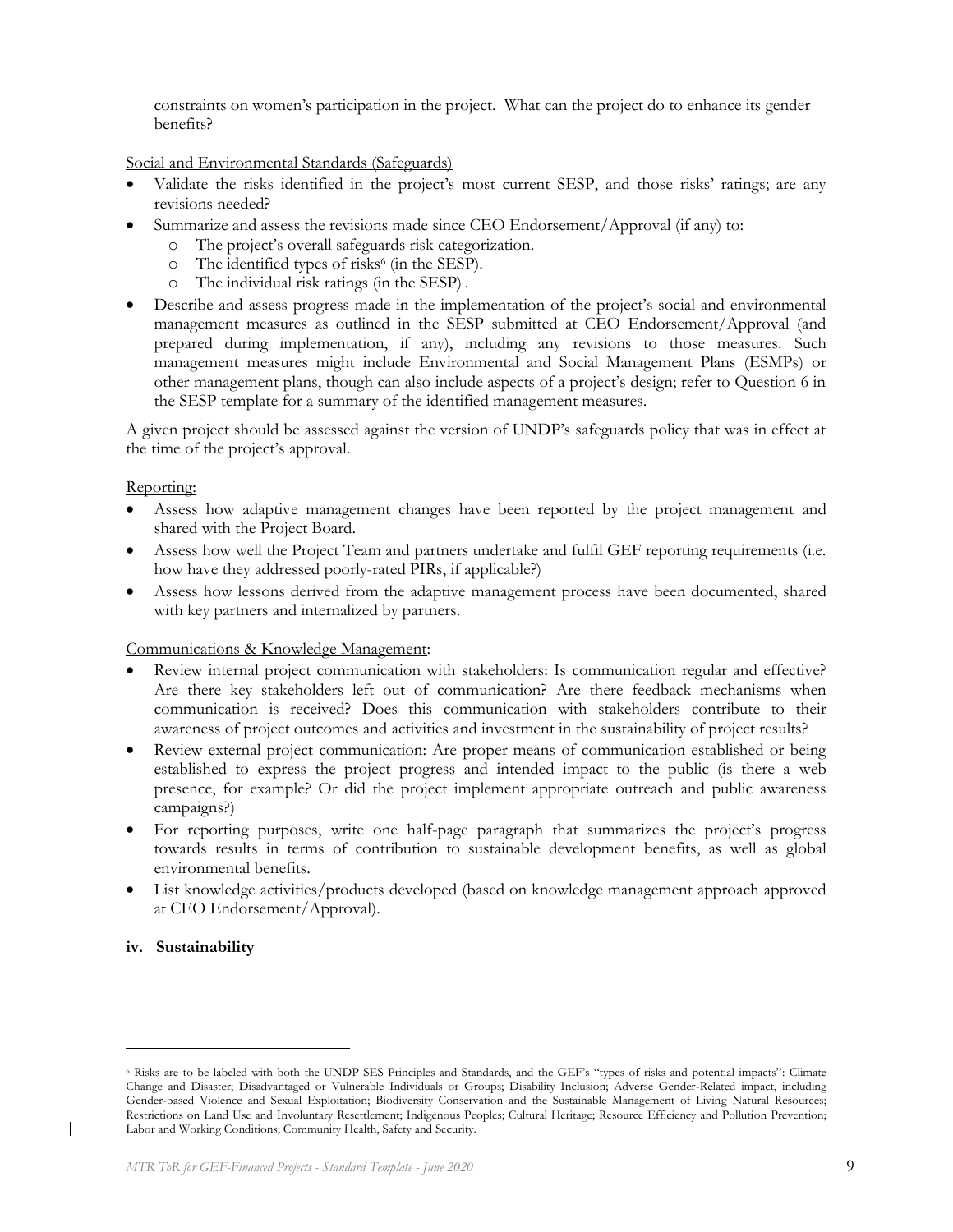- Validate whether the risks identified in the Project Document, Annual Project Review/PIRs and the ATLAS Risk Register are the most important and whether the risk ratings applied are appropriate and up to date. If not, explain why.
- In addition, assess the following risks to sustainability:

### Financial risks to sustainability:

What is the likelihood of financial and economic resources not being available once the GEF assistance ends (consider potential resources can be from multiple sources, such as the public and private sectors, income generating activities, and other funding that will be adequate financial resources for sustaining project's outcomes)?

Socio-economic risks to sustainability:

• Are there any social or political risks that may jeopardize sustainability of project outcomes? What is the risk that the level of stakeholder ownership (including ownership by governments and other key stakeholders) will be insufficient to allow for the project outcomes/benefits to be sustained? Do the various key stakeholders see that it is in their interest that the project benefits continue to flow? Is there sufficient public / stakeholder awareness in support of the long-term objectives of the project? Are lessons learned being documented by the Project Team on a continual basis and shared/ transferred to appropriate parties who could learn from the project and potentially replicate and/or scale it in the future?

Institutional Framework and Governance risks to sustainability:

• Do the legal frameworks, policies, governance structures and processes pose risks that may jeopardize sustenance of project benefits? While assessing this parameter, also consider if the required systems/ mechanisms for accountability, transparency, and technical knowledge transfer are in place.

Environmental risks to sustainability:

Are there any environmental risks that may jeopardize sustenance of project outcomes?

## **Conclusions & Recommendations**

The MTR team will include a section in the MTR report for evidence-based conclusions, in light of the findings.

Additionally, the MTR consultant/team is expected to make recommendations to the Project Team. Recommendations should be succinct suggestions for critical intervention that are specific, measurable, achievable, and relevant. A recommendation table should be put in the report's executive summary. See the *Guidance For Conducting Midterm Reviews of UNDP-Supported, GEF-Financed Projects* for guidance on a recommendation table.

The MTR team should make no more than 15 recommendations total.

## **Ratings**

The MTR team will include its ratings of the project's results and brief descriptions of the associated achievements in a *MTR Ratings & Achievement Summary Table* in the Executive Summary of the MTR report. See Annex E for ratings scales. No rating on Project Strategy and no overall project rating is required.

**Table. MTR Ratings & Achievement Summary Table for ("PCB Management in Ethiopia to meet the 2025 Stockholm Convention deadline – Phase 1")**

| Measure | <b>MTR Rating</b> | <b>Achievement Description</b> |
|---------|-------------------|--------------------------------|
|         |                   |                                |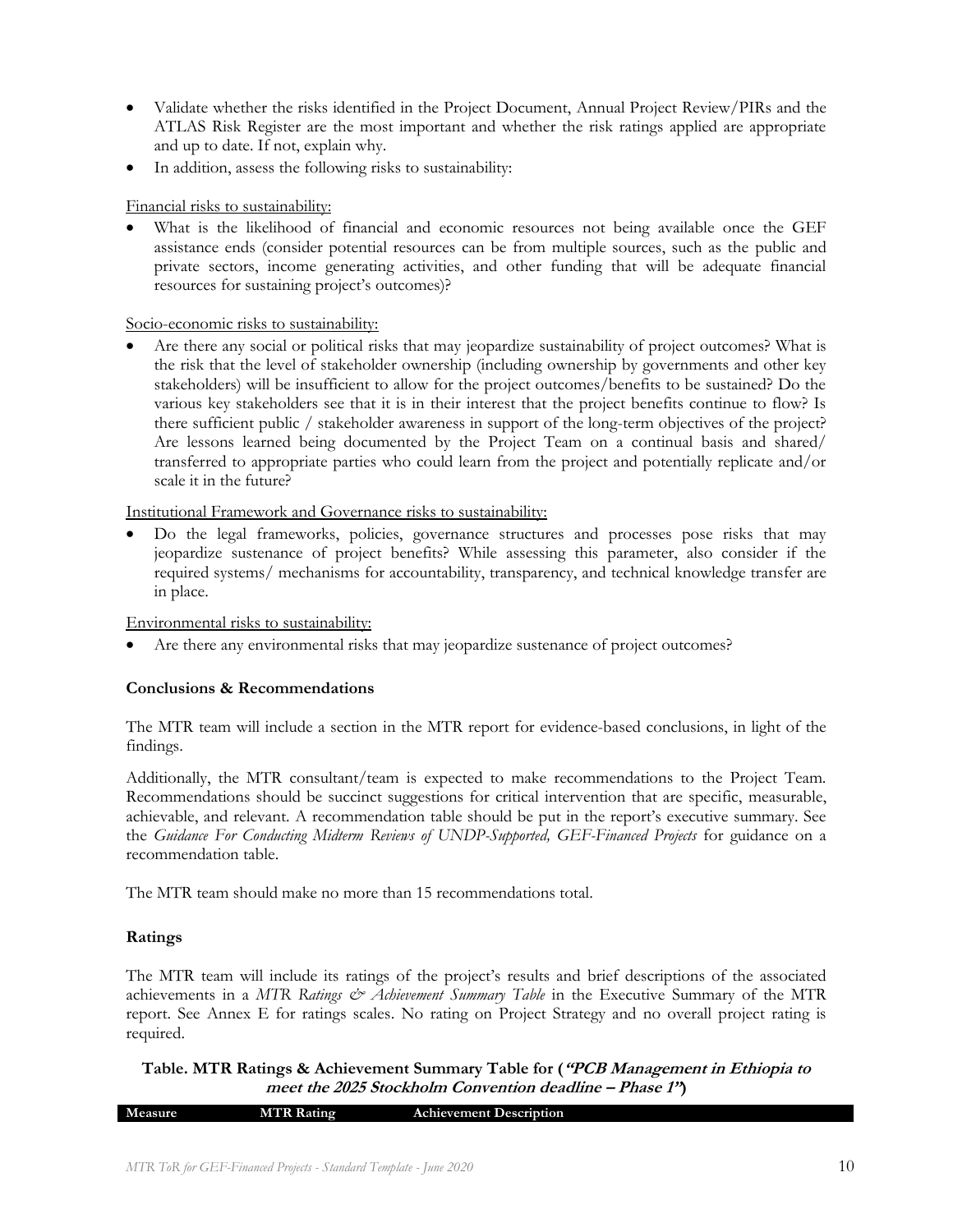| <b>Project Strategy</b> | N/A                        |
|-------------------------|----------------------------|
| <b>Progress Towards</b> | Objective Achievement      |
| Results                 | Rating: (rate 6 pt. scale) |
|                         | Outcome 1                  |
|                         | Achievement Rating:        |
|                         | (rate 6 pt. scale)         |
|                         | Outcome 2                  |
|                         | Achievement Rating:        |
|                         | (rate 6 pt. scale)         |
|                         | Outcome 3                  |
|                         | Achievement Rating:        |
|                         | (rate 6 pt. scale)         |
|                         | Etc.                       |
| Project                 | (rate 6 pt. scale)         |
| Implementation &        |                            |
| Adaptive                |                            |
| Management              |                            |
| Sustainability          | (rate 4 pt. scale)         |

# **6. TIMEFRAME**

The total duration of the MTR will be approximately 31 calendar days over a time period of *9* weeks and shall not exceed five months from when the consultant(s) are hired. The tentative MTR timeframe is as follows:

| <b>ACTIVITY</b>                                             |                     | <b>COMPLETION</b>  |
|-------------------------------------------------------------|---------------------|--------------------|
|                                                             | <b>NUMBER OF</b>    |                    |
|                                                             | <b>WORKING DAYS</b> | <b>DATE</b>        |
|                                                             |                     |                    |
| Document review and preparing MTR Inception Report          | 3 days              | August 5, 2021     |
| (MTR Inception Report due no later than 2 weeks before      |                     |                    |
| the MTR mission)                                            |                     |                    |
| MTR mission: stakeholder meetings, interviews, field visits | 15 days             | August 22, 2021    |
|                                                             |                     |                    |
|                                                             |                     |                    |
|                                                             |                     |                    |
| Presentation of initial findings- last day of the MTR       | 1 day               | August 23, 2021    |
| m <sub>1</sub> ss <sub>1</sub>                              |                     |                    |
| Preparing draft report (due within 3 weeks of the MTR       | 8 days              | September 2, 2021  |
| mission)                                                    |                     |                    |
| Finalization of MTR report/ Incorporating audit trail from  | 4 days              | September 30, 2021 |
| feedback on draft report (due within 1 week of receiving    |                     |                    |
| UNDP comments on the draft)                                 |                     |                    |

Options for site visits should be provided in the Inception Report.

# **7. MIDTERM REVIEW DELIVERABLES**

| # | Deliverable                                | Description               | Timing                         | <b>Responsibilities</b> |
|---|--------------------------------------------|---------------------------|--------------------------------|-------------------------|
|   | <b>MTR</b> Inception<br>MTR team clarifies |                           | No later than 2                | MTR team submits to     |
|   | Report                                     | objectives and methods of | weeks before the               | the Commissioning Unit  |
|   |                                            | Midterm Review            | MTR mission                    | and project management  |
|   |                                            |                           | August 15, 2021                |                         |
|   | <b>Presentation</b>                        | Initial Findings          | End of MTR                     | MTR Team presents to    |
|   |                                            |                           | m <sub>1</sub> ss <sub>1</sub> | project management and  |
|   |                                            |                           | August 5, 2021                 | the Commissioning Unit  |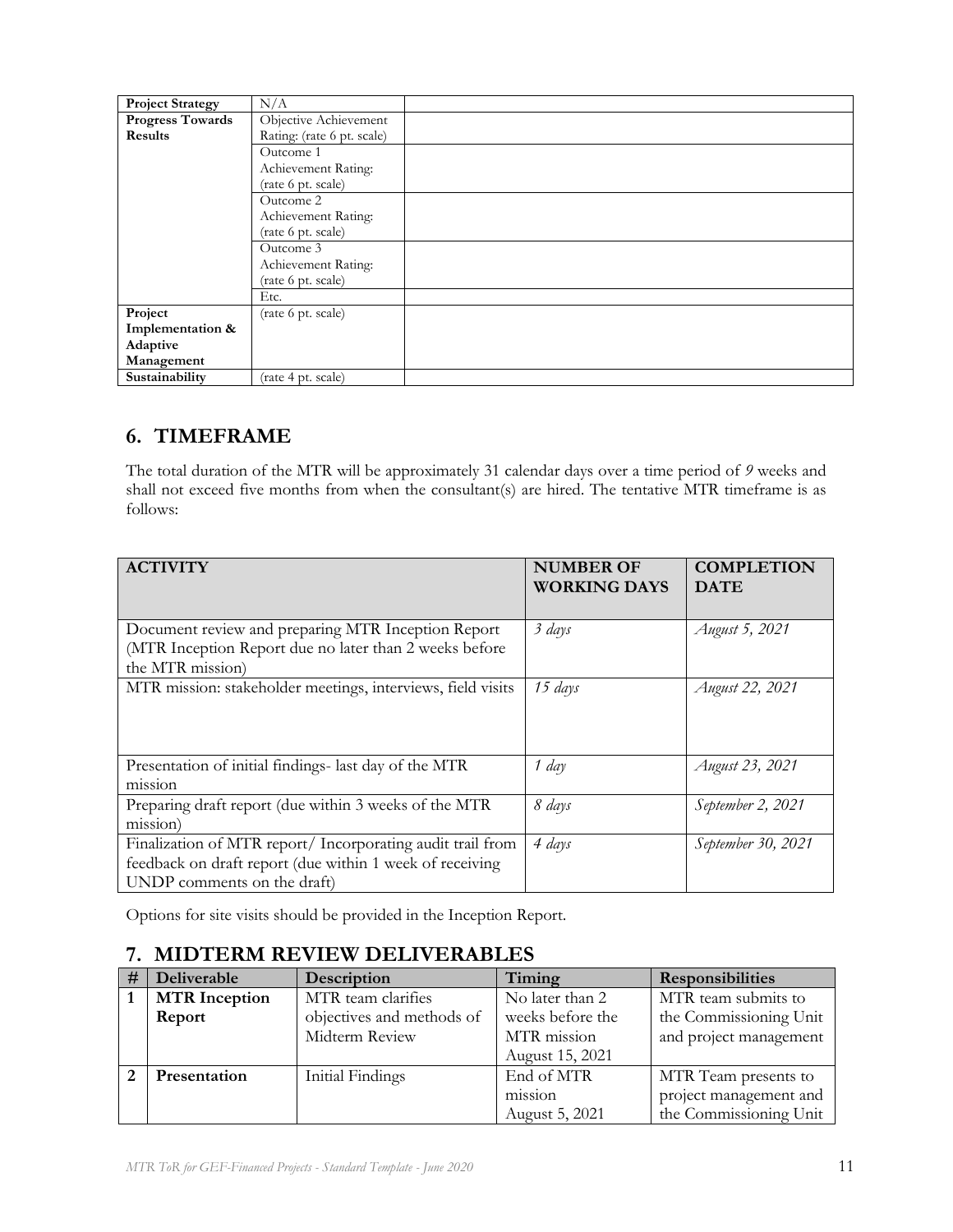|   | Draft MTR<br>Report | Full draft report (using<br>guidelines on content<br>outlined in Annex B) with<br>annexes                                                     | Within 3 weeks of<br>the MTR mission<br>Sept 25, 2020                    | Sent to the<br>Commissioning Unit,<br>reviewed by RTA,<br>Project Coordinating<br>Unit, GEF OFP |
|---|---------------------|-----------------------------------------------------------------------------------------------------------------------------------------------|--------------------------------------------------------------------------|-------------------------------------------------------------------------------------------------|
| 4 | Final Report*       | Revised report with audit<br>trail detailing how all<br>received comments have<br>(and have not) been<br>addressed in the final MTR<br>report | Within 1 week of<br>receiving UNDP<br>comments on draft<br>Sept 30, 2021 | Sent to the<br>Commissioning Unit                                                               |

\*The final MTR report must be in English. If applicable, the Commissioning Unit may choose to arrange for a translation of the report into a language more widely shared by national stakeholders.

# **8. MTR ARRANGEMENTS**

The principal responsibility for managing this MTR resides with the Commissioning Unit. The Commissioning Unit for this project's MTR is Inclusive Growth and Sustainable Develop unit of the UNDP Ethiopia Country Office.

The Commissioning Unit will contract the consultants and ensure the timely provision of per diems and travel arrangements within the country for the MTR team and will provide an updated stakeholder list with contact details (phone and email). The Project Team will be responsible for liaising with the MTR team to provide all relevant documents, set up stakeholder interviews, and arrange field visits.

# **9. TEAM COMPOSITION**

A team of two independent consultants (one international and one national) will conduct the MTR –the International Consultant (Team Leader) with experience and exposure to projects and evaluations in other regions globally) and one team expert, usually from the country of the project. The Team Leader will *be responsible for the overall design and writing of the Mid Term Evaluation report within the agreed deadline.* The National Consultant will *assess emerging trends with respect to regulatory frameworks, budget allocations, capacity building, work with the Project Team in developing the Mid Term itinerary. Moreover, due to the current COVID\_19 situation, the TL and the National consultants will agree on the field visit and conducting face to face stakeholders' discussion.*

*As indicated above the National Consultant will work with the Project Team and is fully responsible in preparing meeting meetings with appropriate stakeholder, assess emerging trends with respect to regulatory frameworks, budget allocations, capacity building, developing work and travel to Protected areas depending the COVD-19 pandemic situation.*

The consultants cannot have participated in the project preparation, formulation, and/or implementation (including the writing of the Project Document) and should not have a conflict of interest with project's related activities.

The selection of consultants will be aimed at maximizing the overall "team" qualities in the following areas:

**Education** 

• A Master's degree in Natural Science, Environmental Science, Economics or other closely related field (15 points)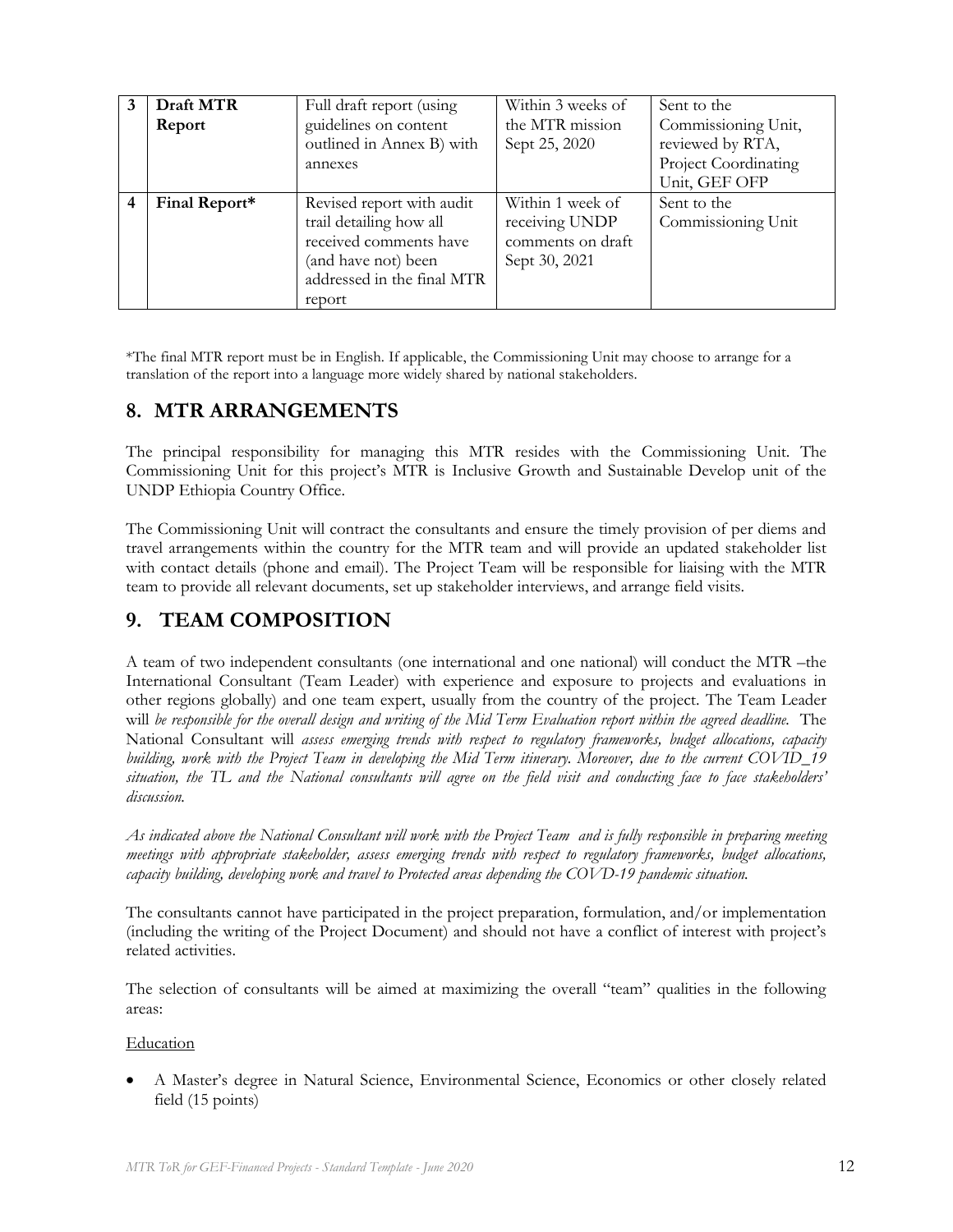### **Experience**

- Relevant experience with result-based management evaluation methodologies; (15 points)
- Experience applying SMART indicators and reconstructing or validating baseline scenarios; (15 point)
- Competence in adaptive management, as applied to Biodiversity Focal area (illegal wildlife trade); (15 point)
- Experience in evaluating projects; (5 point)
- Experience working in Africa; (5 point)
- Experience in relevant technical areas for at least 10 years; (15 point)
- Demonstrated understanding of issues related to gender and Biodiversity focal area; experience in gender sensitive evaluation and analysis. (5 points)
- Excellent communication skills; (5 points)
- Demonstrable analytical skills; (5 points)
- Project evaluation/review experiences within United Nations system will be considered an asset.

### Language

- Fluency in written and spoken English.
- Fluency in Amharic and knowledge of local language is an asset.

# **10. ETHICS**

The MTR team will be held to the highest ethical standards and is required to sign a code of conduct upon acceptance of the assignment. This MTR will be conducted in accordance with the principles outlined in the UNEG 'Ethical Guidelines for Evaluation'. The MTR team must safeguard the rights and confidentiality of information providers, interviewees and stakeholders through measures to ensure compliance with legal and other relevant codes governing collection of data and reporting on data. The MTR team must also ensure security of collected information before and after the MTR and protocols to ensure anonymity and confidentiality of sources of information where that is expected. The information, knowledge and data gathered in the MTR process must also be solely used for the MTR and not for other uses without the express authorization of UNDP and partners.

# **11. PAYMENT SCHEDULE**

- 20% payment upon satisfactory delivery of the final MTR Inception Report and approval by the Commissioning Unit
- 40% payment upon satisfactory delivery of the draft MTR report to the Commissioning Unit
- 40% payment upon satisfactory delivery of the final MTR report and approval by the Commissioning Unit and RTA (via signatures on the TE Report Clearance Form) and delivery of completed TE Audit Trail

Criteria for issuing the final payment of 40%?:

 $^7$  The Commissioning Unit is obligated to issue payments to the MTR team as soon as the terms under the ToR are fulfilled. If there is an ongoing discussion regarding the quality and completeness of the final deliverables that cannot be resolved between the Commissioning Unit and the MTR team, the Regional M&E Advisor and Vertical Fund Directorate will be consulted. If needed, the Commissioning Unit's senior management, Procurement Services Unit and Legal Support Office will be notified as well so that a decision can be made about whether or not to withhold payment of any amounts that may be due to the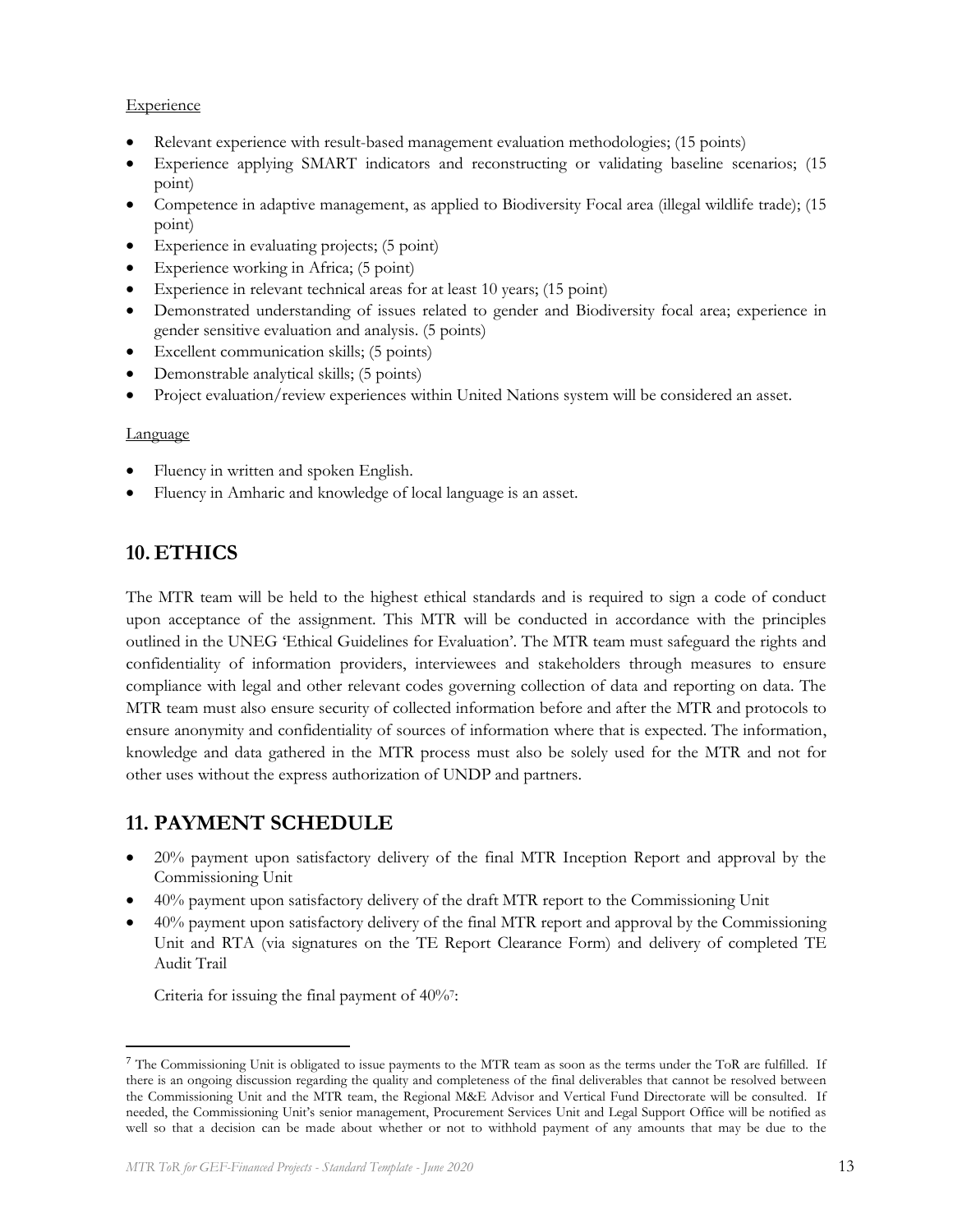- The final MTR report includes all requirements outlined in the MTR TOR and is in accordance with the MTR guidance.
- The final MTR report is clearly written, logically organized, and is specific for this project (i.e. text has not been cut & pasted from other MTR reports).
- The Audit Trail includes responses to and justification for each comment listed.

## **12. Evaluation Criteria**

| Criteria                                                                   | Weight                                                        | Max. Point |     |
|----------------------------------------------------------------------------|---------------------------------------------------------------|------------|-----|
|                                                                            | Technical Competence (based on CV, Proposal and interview (if | 70%        | 100 |
| required))                                                                 |                                                               |            |     |
| $\blacksquare$                                                             | Criteria a. Educational relevance: close fit to post          |            | 10  |
| Criteria b. Understanding the scope of work and<br>$\blacksquare$          |                                                               |            | 50  |
| organization of the proposal                                               |                                                               |            |     |
| Criteria c. Experience of similar assignment<br>$\mathbf{m}$               |                                                               |            | 30  |
| Criteria d. Previous work experience in Africa/ Ethiopia<br>$\blacksquare$ |                                                               |            | 10  |
| Financial (Lower Offer/Offer*100)                                          |                                                               |            | 30  |
| <b>Total Score</b>                                                         | Technical Score * 70% + Financial Score * 30%                 |            |     |

# **13.APPLICATION PROCESS<sup>8</sup>**

*The recruitment of the TL will use the HQ roster and for the local consultant RSC roster list will be used.(Adjust this section if a vetted roster will be used)*

### **Recommended Presentation of Proposal:**

- a) Letter of Confirmation of Interest and Availability using the [template](https://intranet.undp.org/unit/bom/pso/Support%20documents%20on%20IC%20Guidelines/Template%20for%20Confirmation%20of%20Interest%20and%20Submission%20of%20Financial%20Proposal.docx)<sup>9</sup> provided by UNDP;
- b) **CV** and a **Personal History Form** [\(P11 form](http://www.undp.org/content/dam/undp/library/corporate/Careers/P11_Personal_history_form.doc)<sup>10</sup>);
- c) **Brief description of approach to work/technical proposal** of why the individual considers him/herself as the most suitable for the assignment, and a proposed methodology on how they will approach and complete the assignment; (max 1 page)
- d) **Financial Proposal** that indicates the all-inclusive fixed total contract price and all other travel related costs (such as flight ticket, per diem, etc), supported by a breakdown of costs, as per template attached to the [Letter of Confirmation of Interest template.](https://popp.undp.org/_layouts/15/WopiFrame.aspx?sourcedoc=/UNDP_POPP_DOCUMENT_LIBRARY/Public/PSU_%20Individual%20Contract_Offerors%20Letter%20to%20UNDP%20Confirming%20Interest%20and%20Availability.docx&action=default) If an applicant is employed by an organization/company/institution, and he/she expects his/her employer to charge a management fee in the process of releasing him/her to UNDP under Reimbursable Loan Agreement (RLA), the applicant must indicate at this point, and ensure that all such costs are duly incorporated in the financial proposal submitted to UNDP.

evaluator(s), suspend or terminate the contract and/or remove the individual contractor from any applicable rosters. See the UNDP Individual Contract Policy for further details:

[https://popp.undp.org/\\_layouts/15/WopiFrame.aspx?sourcedoc=/UNDP\\_POPP\\_DOCUMENT\\_LIBRARY/Public/PSU\\_In](https://popp.undp.org/_layouts/15/WopiFrame.aspx?sourcedoc=/UNDP_POPP_DOCUMENT_LIBRARY/Public/PSU_Individual%20Contract_Individual%20Contract%20Policy.docx&action=default) [dividual%20Contract\\_Individual%20Contract%20Policy.docx&action=default](https://popp.undp.org/_layouts/15/WopiFrame.aspx?sourcedoc=/UNDP_POPP_DOCUMENT_LIBRARY/Public/PSU_Individual%20Contract_Individual%20Contract%20Policy.docx&action=default)

<sup>8</sup> Engagement of the consultants should be done in line with guidelines for hiring consultants in the POPP: <https://popp.undp.org/SitePages/POPPRoot.aspx> 9

[https://intranet.undp.org/unit/bom/pso/Support%20documents%20on%20IC%20Guidelines/Template%20for%20Confirma](https://intranet.undp.org/unit/bom/pso/Support%20documents%20on%20IC%20Guidelines/Template%20for%20Confirmation%20of%20Interest%20and%20Submission%20of%20Financial%20Proposal.docx) [tion%20of%20Interest%20and%20Submission%20of%20Financial%20Proposal.docx](https://intranet.undp.org/unit/bom/pso/Support%20documents%20on%20IC%20Guidelines/Template%20for%20Confirmation%20of%20Interest%20and%20Submission%20of%20Financial%20Proposal.docx)

<sup>10</sup> [http://www.undp.org/content/dam/undp/library/corporate/Careers/P11\\_Personal\\_history\\_form.doc](http://www.undp.org/content/dam/undp/library/corporate/Careers/P11_Personal_history_form.doc)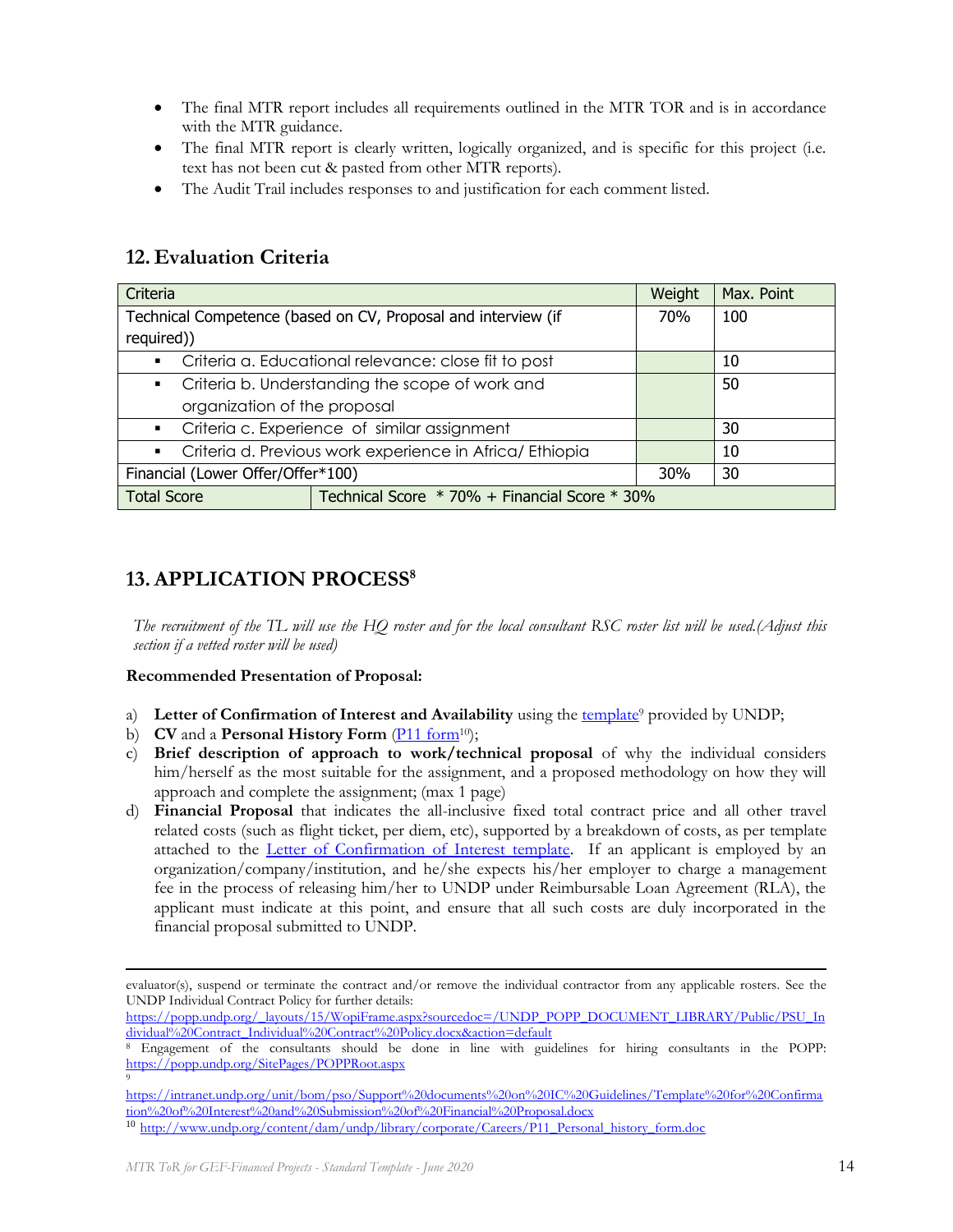All application materials should be submitted to the address (fill address) in a sealed envelope indicating the following reference "Consultant for ("PCB Management in Ethiopia to meet the 2025 Stockholm Convention deadline – Phase 1") Midterm Review" or by email at the following address ONLY: (fill email) by **(time and date).** Incomplete applications will be excluded from further consideration.

**Criteria for Evaluation of Proposal:** Only those applications which are responsive and compliant will be evaluated. Offers will be evaluated according to the Combined Scoring method – where the educational background and experience on similar assignments will be weighted at 70% and the price proposal will weigh as 30% of the total scoring. The applicant receiving the Highest Combined Score that has also accepted UNDP's General Terms and Conditions will be awarded the contract.

**ToR ANNEX A: List of Documents to be reviewed by the MTR Team** 

(The Commissioning Unit is responsible for compiling these documents prior to the recruitment of the MTR team so that they are available to the team immediately after contract signature.)

- 1. PIF
- 2. UNDP Initiation Plan
- 3. UNDP Project Document
- 4. UNDP Social and Environmental Screening Procedure (SESP)
- 5. Project Inception Report
- 6. All Project Implementation Reports (PIR's)
- 7. Quarterly progress reports and work plans of the various implementation task teams
- 8. Audit reports
- 9. Finalized GEF focal area Tracking Tools/Core Indicators at CEO endorsement and midterm (*fill in specific TTs for this project's focal area*)
- 10. Oversight mission reports
- 11. All monitoring reports prepared by the project
- 12. Financial and Administration guidelines used by Project Team

The following documents will also be available:

- 13. Project operational guidelines, manuals and systems
- 14. UNDP country/countries programme document(s)
- 15. Minutes of the (Project Title: PA Management & IWT Enforcement Ethiopia) Board Meetings and other meetings (i.e. Project Appraisal Committee meetings)
- 16. Project site location maps
- 17. Any additional documents, as relevant.

**ToR ANNEX B: Guidelines on Contents for the Midterm Review Report**<sup>11</sup>

- **i.** Basic Report Information *(for opening page or title page)*
	- Title of UNDP supported GEF financed project
	- UNDP PIMS# and GEF project ID#
	- MTR time frame and date of MTR report
	- Region and countries included in the project
	- GEF Operational Focal Area/Strategic Program
	- Executing Agency/Implementing Partner and other project partners
	- MTR team members
	- Acknowledgements
- **ii.** Table of Contents
- **iii.** Acronyms and Abbreviations
- **1.** Executive Summary *(3-5 pages)*

<sup>11</sup> The Report length should not exceed *40* pages in total (not including annexes).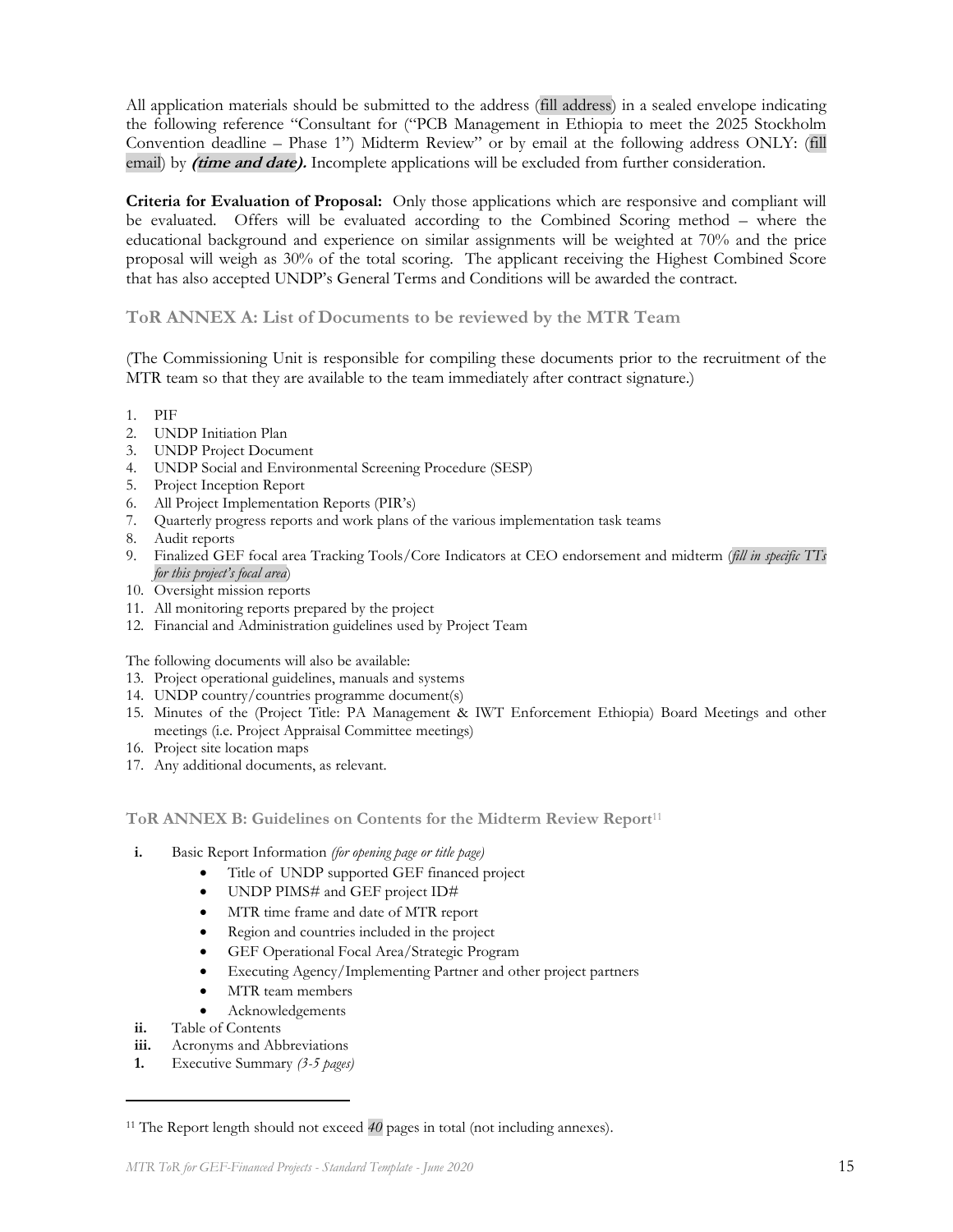- Project Information Table
- Project Description (brief)
- Project Progress Summary (between 200-500 words)
- MTR Ratings & Achievement Summary Table
- Concise summary of conclusions
- Recommendation Summary Table
- **2.** Introduction *(2-3 pages)*
	- Purpose of the MTR and objectives
	- Scope & Methodology: principles of design and execution of the MTR, MTR approach and data collection methods, limitations to the MTR
	- Structure of the MTR report
- **3.** Project Description and Background Context *(3-5 pages)*
	- Development context: environmental, socio-economic, institutional, and policy factors relevant to the project objective and scope
	- Problems that the project sought to address: threats and barriers targeted
	- Project Description and Strategy: objective, outcomes and expected results, description of field sites (if any)
	- Project Implementation Arrangements: short description of the Project Board, key implementing partner arrangements, etc.
	- Project timing and milestones
	- Main stakeholders: summary list
- **4.** Findings *(12-14 pages)*
	- **4.1** Project Strategy
		- Project Design
		- Results Framework/Logframe
	- **4.2** Progress Towards Results
		- Progress towards outcomes analysis
		- Remaining barriers to achieving the project objective
	- **4.3** Project Implementation and Adaptive Management
		- Management Arrangements
			- Work planning
			- Finance and co-finance
			- Project-level monitoring and evaluation systems
			- Stakeholder engagement
			- Social and Environmental Standards (Safeguards)
			- Reporting
			- Communications & Knowledge Management
	- **4.4** Sustainability
		- Financial risks to sustainability
		- Socio-economic to sustainability
		- Institutional framework and governance risks to sustainability
		- Environmental risks to sustainability
- **5.** Conclusions and Recommendations *(4-6 pages)*
	- **5.1**  Conclusions
		- Comprehensive and balanced statements (that are evidence-based and connected to the MTR's findings) which highlight the strengths, weaknesses and results of the project
	- **5.2** Recommendations
		- Corrective actions for the design, implementation, monitoring and evaluation of the project
		- Actions to follow up or reinforce initial benefits from the project
		- Proposals for future directions underlining main objectives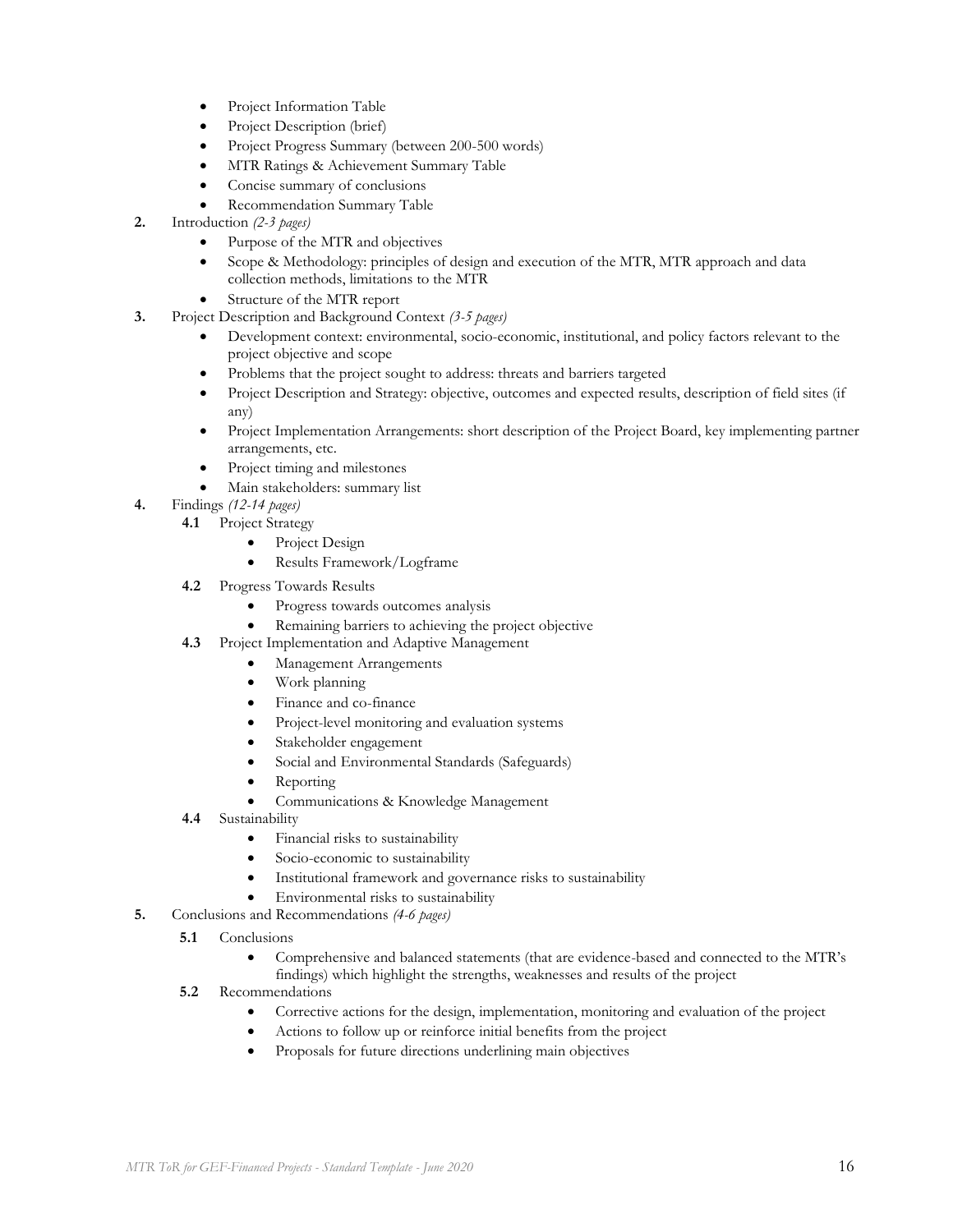- **6.** Annexes
	- MTR ToR (excluding ToR annexes)
	- MTR evaluative matrix (evaluation criteria with key questions, indicators, sources of data, and methodology)
	- Example Questionnaire or Interview Guide used for data collection
	- Ratings Scales
	- MTR mission itinerary
	- List of persons interviewed
	- List of documents reviewed
	- Co-financing table (if not previously included in the body of the report)
	- Signed UNEG Code of Conduct form
	- Signed MTR final report clearance form
	- *Annexed in a separate file:* Audit trail from received comments on draft MTR report
	- *Annexed in a separate file:* Relevant midterm tracking tools (*METT, FSC, Capacity scorecard, etc.) or Core Indicators*
	- *Annexed in a separate file: GEF Co-financing template (categorizing co-financing amounts by source as 'investment mobilized' or 'recurrent expenditure')*

**ToR ANNEX C: Midterm Review Evaluative Matrix Template**

*(Draft questions to be filled out by the Commissioning Unit with support from the Project Team)*

This Midterm Review Evaluative Matrix must be fully completed/amended by the consultant and included in the MTR inception report and as an Annex to the MTR report.

| <b>Evaluative Questions</b>                                                                                                                                                                                                                                                                                                                                                                                                                                                                                                                                                                           | Indicators                                                                                                                                                                                            | <b>Sources</b>                                                                                                                                                          | Methodology                                                                                                                 |  |  |
|-------------------------------------------------------------------------------------------------------------------------------------------------------------------------------------------------------------------------------------------------------------------------------------------------------------------------------------------------------------------------------------------------------------------------------------------------------------------------------------------------------------------------------------------------------------------------------------------------------|-------------------------------------------------------------------------------------------------------------------------------------------------------------------------------------------------------|-------------------------------------------------------------------------------------------------------------------------------------------------------------------------|-----------------------------------------------------------------------------------------------------------------------------|--|--|
| Project Strategy: To what extent is the project strategy relevant to country priorities, country ownership,                                                                                                                                                                                                                                                                                                                                                                                                                                                                                           |                                                                                                                                                                                                       |                                                                                                                                                                         |                                                                                                                             |  |  |
| and the best route towards expected results?                                                                                                                                                                                                                                                                                                                                                                                                                                                                                                                                                          |                                                                                                                                                                                                       |                                                                                                                                                                         |                                                                                                                             |  |  |
| (include evaluative<br>question(s)                                                                                                                                                                                                                                                                                                                                                                                                                                                                                                                                                                    | (i.e. relationships established,<br>level of coherence between<br>project design and<br>implementation approach,<br>specific activities conducted,<br>quality of risk mitigation<br>strategies, etc.) | (i.e. project documents,<br>national policies or strategies,<br>websites, project staff, project<br>partners, data collected<br>throughout the MTR mission,<br>$etc.$ ) | ( <i>i.e.</i> document analysis, data<br>analysis, interviews with<br>project staff, interviews<br>with stakeholders, etc.) |  |  |
|                                                                                                                                                                                                                                                                                                                                                                                                                                                                                                                                                                                                       |                                                                                                                                                                                                       |                                                                                                                                                                         |                                                                                                                             |  |  |
| achieved thus far?                                                                                                                                                                                                                                                                                                                                                                                                                                                                                                                                                                                    |                                                                                                                                                                                                       | Progress Towards Results: To what extent have the expected outcomes and objectives of the project been                                                                  |                                                                                                                             |  |  |
|                                                                                                                                                                                                                                                                                                                                                                                                                                                                                                                                                                                                       |                                                                                                                                                                                                       |                                                                                                                                                                         |                                                                                                                             |  |  |
|                                                                                                                                                                                                                                                                                                                                                                                                                                                                                                                                                                                                       |                                                                                                                                                                                                       |                                                                                                                                                                         |                                                                                                                             |  |  |
| Project Implementation and Adaptive Management: Has the project been implemented efficiently, cost-<br>effectively, and been able to adapt to any changing conditions thus far? To what extent are project-level<br>monitoring and evaluation systems, reporting, and project communications supporting the project's<br>implementation? To what extent has progress been made in the implementation of social and<br>environmental management measures? Have there been changes to the overall project risk rating and/or<br>the identified types of risks as outlined at the CEO Endorsement stage? |                                                                                                                                                                                                       |                                                                                                                                                                         |                                                                                                                             |  |  |
|                                                                                                                                                                                                                                                                                                                                                                                                                                                                                                                                                                                                       |                                                                                                                                                                                                       |                                                                                                                                                                         |                                                                                                                             |  |  |
|                                                                                                                                                                                                                                                                                                                                                                                                                                                                                                                                                                                                       |                                                                                                                                                                                                       |                                                                                                                                                                         |                                                                                                                             |  |  |
| Sustainability: To what extent are there financial, institutional, socio-economic, and/or environmental<br>risks to sustaining long-term project results?                                                                                                                                                                                                                                                                                                                                                                                                                                             |                                                                                                                                                                                                       |                                                                                                                                                                         |                                                                                                                             |  |  |
|                                                                                                                                                                                                                                                                                                                                                                                                                                                                                                                                                                                                       |                                                                                                                                                                                                       |                                                                                                                                                                         |                                                                                                                             |  |  |
|                                                                                                                                                                                                                                                                                                                                                                                                                                                                                                                                                                                                       |                                                                                                                                                                                                       |                                                                                                                                                                         |                                                                                                                             |  |  |
| Since project implementation is lagging behind the schedule set out in the project document, MTR<br>should come with options/proposal how to speed up implementation to achieve all project activities<br>within project duration, ie by May 2023.                                                                                                                                                                                                                                                                                                                                                    |                                                                                                                                                                                                       |                                                                                                                                                                         |                                                                                                                             |  |  |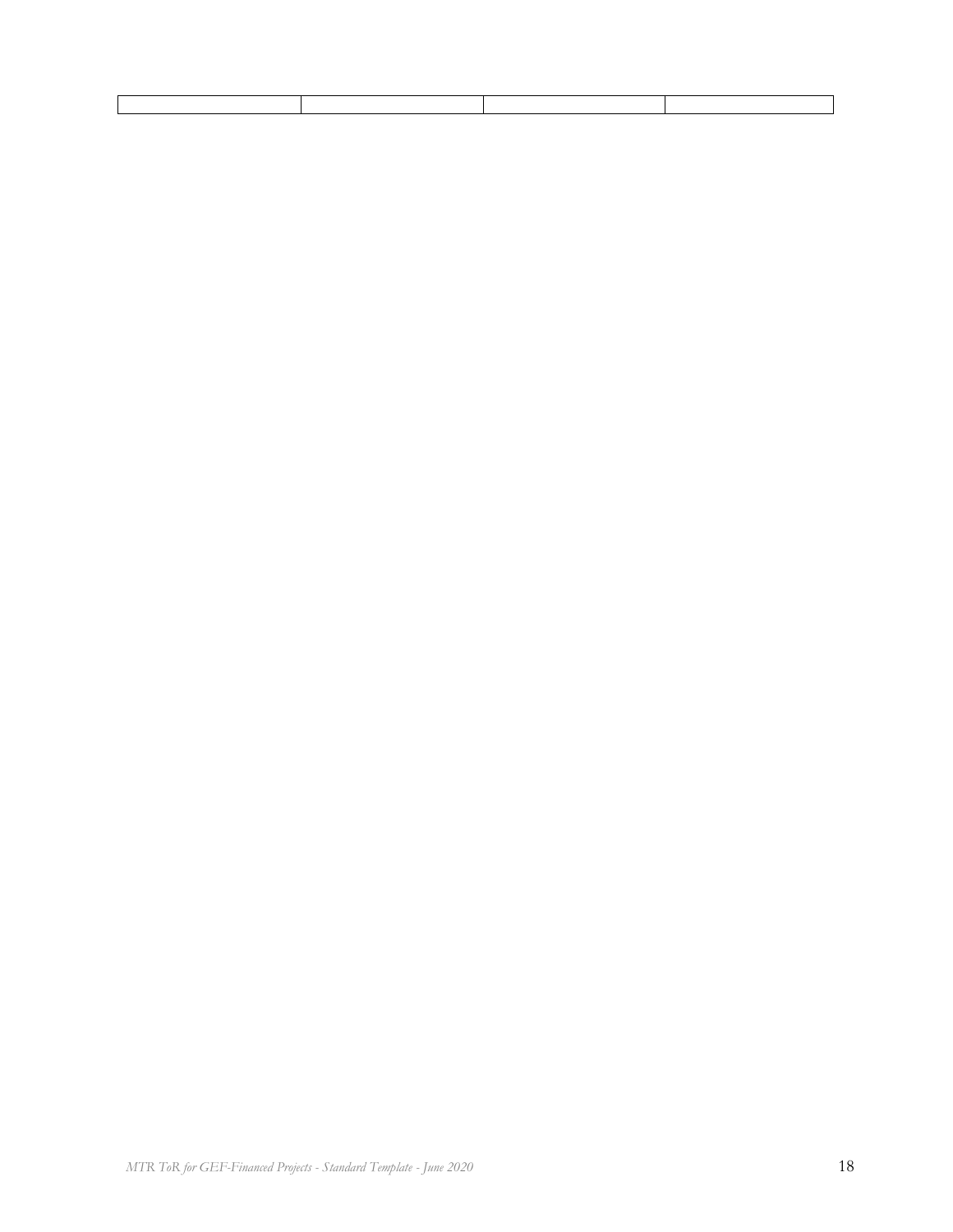### **ToR ANNEX D: UNEG Code of Conduct for Evaluators/Midterm Review Consultants<sup>12</sup>**

#### **Evaluators/Consultants:**

- 1. Must present information that is complete and fair in its assessment of strengths and weaknesses so that decisions or actions taken are well founded.
- 2. Must disclose the full set of evaluation findings along with information on their limitations and have this accessible to all affected by the evaluation with expressed legal rights to receive results.
- 3. Should protect the anonymity and confidentiality of individual informants. They should provide maximum notice, minimize demands on time, and respect people's right not to engage. Evaluators must respect people's right to provide information in confidence, and must ensure that sensitive information cannot be traced to its source. Evaluators are not expected to evaluate individuals, and must balance an evaluation of management functions with this general principle.
- 4. Sometimes uncover evidence of wrongdoing while conducting evaluations. Such cases must be reported discreetly to the appropriate investigative body. Evaluators should consult with other relevant oversight entities when there is any doubt about if and how issues should be reported.
- 5. Should be sensitive to beliefs, manners and customs and act with integrity and honesty in their relations with all stakeholders. In line with the UN Universal Declaration of Human Rights, evaluators must be sensitive to and address issues of discrimination and gender equality. They should avoid offending the dignity and self-respect of those persons with whom they come in contact in the course of the evaluation. Knowing that evaluation might negatively affect the interests of some stakeholders, evaluators should conduct the evaluation and communicate its purpose and results in a way that clearly respects the stakeholders' dignity and self-worth.
- 6. Are responsible for their performance and their product(s). They are responsible for the clear, accurate and fair written and/or oral presentation of study limitations, findings and recommendations.
- 7. Should reflect sound accounting procedures and be prudent in using the resources of the evaluation.
- 8. Must ensure that independence of judgement is maintained and that evaluation findings and recommendations are independently presented.
- 9. Must confirm that they have not been involved in designing, executing or advising on the project being evaluated.

#### **MTR Consultant Agreement Form**

Agreement to abide by the Code of Conduct for Evaluation in the UN System:

Name of Consultant:

Name of Consultancy Organization (where relevant):

**I confirm that I have received and understood and will abide by the United Nations Code of Conduct for Evaluation.** 

Signed at *Place*) on *Date*) *(Place)* **on** *<i>Date*)

Signature: \_

<sup>12</sup> <http://www.unevaluation.org/document/detail/100>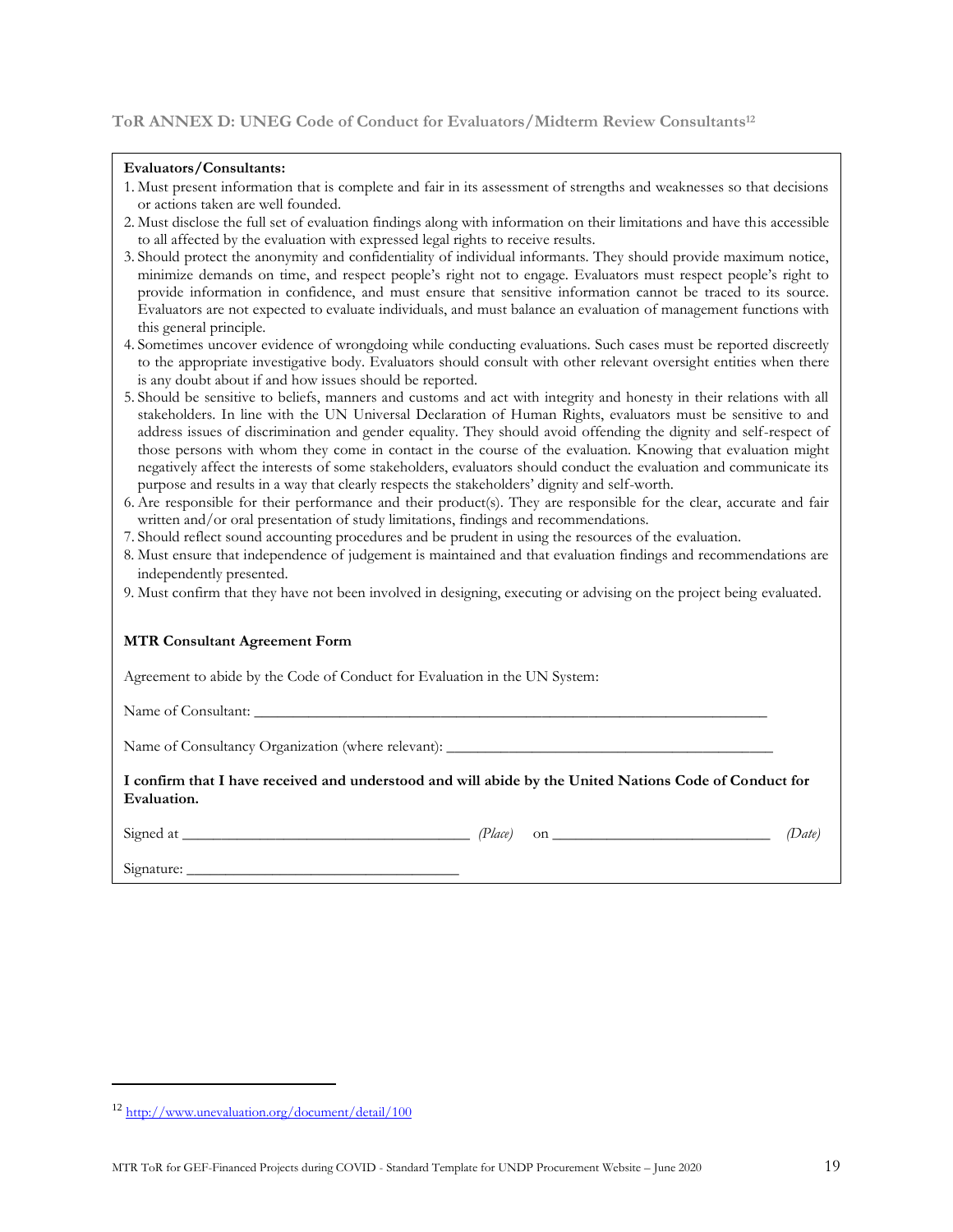## **ToR ANNEX E: MTR Ratings**

|   | Ratings for Progress Towards Results: (one rating for each outcome and for the objective) |                                                                                                                                                                                                       |  |  |  |
|---|-------------------------------------------------------------------------------------------|-------------------------------------------------------------------------------------------------------------------------------------------------------------------------------------------------------|--|--|--|
|   | Highly Satisfactory<br>(HS)                                                               | The objective/outcome is expected to achieve or exceed all its end-of-project targets, without major<br>shortcomings. The progress towards the objective/outcome can be presented as "good practice". |  |  |  |
|   | Satisfactory (S)                                                                          | The objective/outcome is expected to achieve most of its end-of-project targets, with only minor<br>shortcomings.                                                                                     |  |  |  |
| 4 | Moderately                                                                                | The objective/outcome is expected to achieve most of its end-of-project targets but with significant                                                                                                  |  |  |  |
|   | Satisfactory (MS)                                                                         | shortcomings.                                                                                                                                                                                         |  |  |  |
|   | Moderately                                                                                | The objective/outcome is expected to achieve its end-of-project targets with major shortcomings.                                                                                                      |  |  |  |
|   | Unsatisfactory (HU)                                                                       |                                                                                                                                                                                                       |  |  |  |
|   | Unsatisfactory (U)                                                                        | The objective/outcome is expected not to achieve most of its end-of-project targets.                                                                                                                  |  |  |  |
|   | Highly                                                                                    | The objective/outcome has failed to achieve its midterm targets, and is not expected to achieve any of                                                                                                |  |  |  |
|   | Unsatisfactory (HU)                                                                       | its end-of-project targets.                                                                                                                                                                           |  |  |  |

| Ratings for Project Implementation & Adaptive Management: (one overall rating) |                                                                                                                                                                                                                                                                                                                                                                    |  |  |  |
|--------------------------------------------------------------------------------|--------------------------------------------------------------------------------------------------------------------------------------------------------------------------------------------------------------------------------------------------------------------------------------------------------------------------------------------------------------------|--|--|--|
| <b>Highly Satisfactory</b><br>(HS)                                             | Implementation of all seven components – management arrangements, work planning, finance and co-<br>finance, project-level monitoring and evaluation systems, stakeholder engagement, reporting, and<br>communications - is leading to efficient and effective project implementation and adaptive<br>management. The project can be presented as "good practice". |  |  |  |
| Satisfactory (S)                                                               | Implementation of most of the seven components is leading to efficient and effective project<br>implementation and adaptive management except for only few that are subject to remedial action.                                                                                                                                                                    |  |  |  |
| Moderately<br>Satisfactory (MS)                                                | Implementation of some of the seven components is leading to efficient and effective project<br>implementation and adaptive management, with some components requiring remedial action.                                                                                                                                                                            |  |  |  |
| Moderately<br>Unsatisfactory (MU)                                              | Implementation of some of the seven components is not leading to efficient and effective project<br>implementation and adaptive, with most components requiring remedial action.                                                                                                                                                                                   |  |  |  |
| Unsatisfactory (U)                                                             | Implementation of most of the seven components is not leading to efficient and effective project<br>implementation and adaptive management.                                                                                                                                                                                                                        |  |  |  |
| Highly<br>Unsatisfactory (HU)                                                  | Implementation of none of the seven components is leading to efficient and effective project<br>implementation and adaptive management.                                                                                                                                                                                                                            |  |  |  |

| Ratings for Sustainability: (one overall rating) |                                                                                                                                                                                |                                                                                                                                                         |  |  |  |  |
|--------------------------------------------------|--------------------------------------------------------------------------------------------------------------------------------------------------------------------------------|---------------------------------------------------------------------------------------------------------------------------------------------------------|--|--|--|--|
|                                                  | Negligible risks to sustainability, with key outcomes on track to be achieved by the project's closure<br>Likely $(L)$<br>and expected to continue into the foreseeable future |                                                                                                                                                         |  |  |  |  |
|                                                  | Moderately Likely<br>(ML)                                                                                                                                                      | Moderate risks, but expectations that at least some outcomes will be sustained due to the progress<br>towards results on outcomes at the Midterm Review |  |  |  |  |
|                                                  | Moderately Unlikely<br>(MU)                                                                                                                                                    | Significant risk that key outcomes will not carry on after project closure, although some outputs and<br>activities should carry on                     |  |  |  |  |
|                                                  | Unlikely (U)                                                                                                                                                                   | Severe risks that project outcomes as well as key outputs will not be sustained                                                                         |  |  |  |  |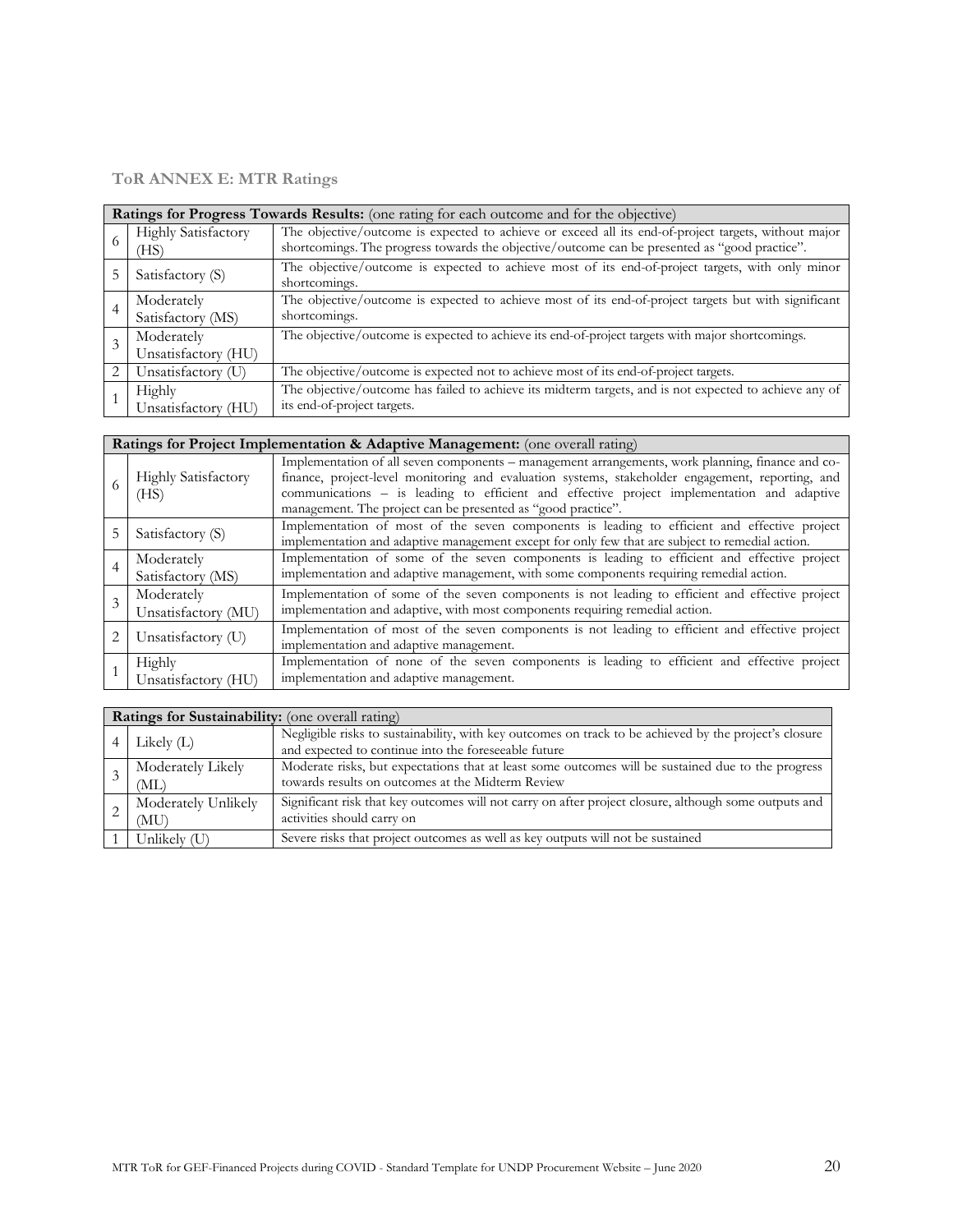### **ToR ANNEX F: MTR Report Clearance Form**

| fio oc compieteu una signea of the Commissioning Onti una IXI2I una incinaca in the final abcument) |  |  |  |  |  |
|-----------------------------------------------------------------------------------------------------|--|--|--|--|--|
| Midterm Review Report Reviewed and Cleared By:                                                      |  |  |  |  |  |
| <b>Commissioning Unit (M&amp;E Focal Point)</b>                                                     |  |  |  |  |  |
| Name:                                                                                               |  |  |  |  |  |
|                                                                                                     |  |  |  |  |  |
| <b>Regional Technical Advisor (Nature, Climate and Energy)</b>                                      |  |  |  |  |  |
|                                                                                                     |  |  |  |  |  |
|                                                                                                     |  |  |  |  |  |

*(to be completed and signed by the Commissioning Unit and RTA and included in the final document)*